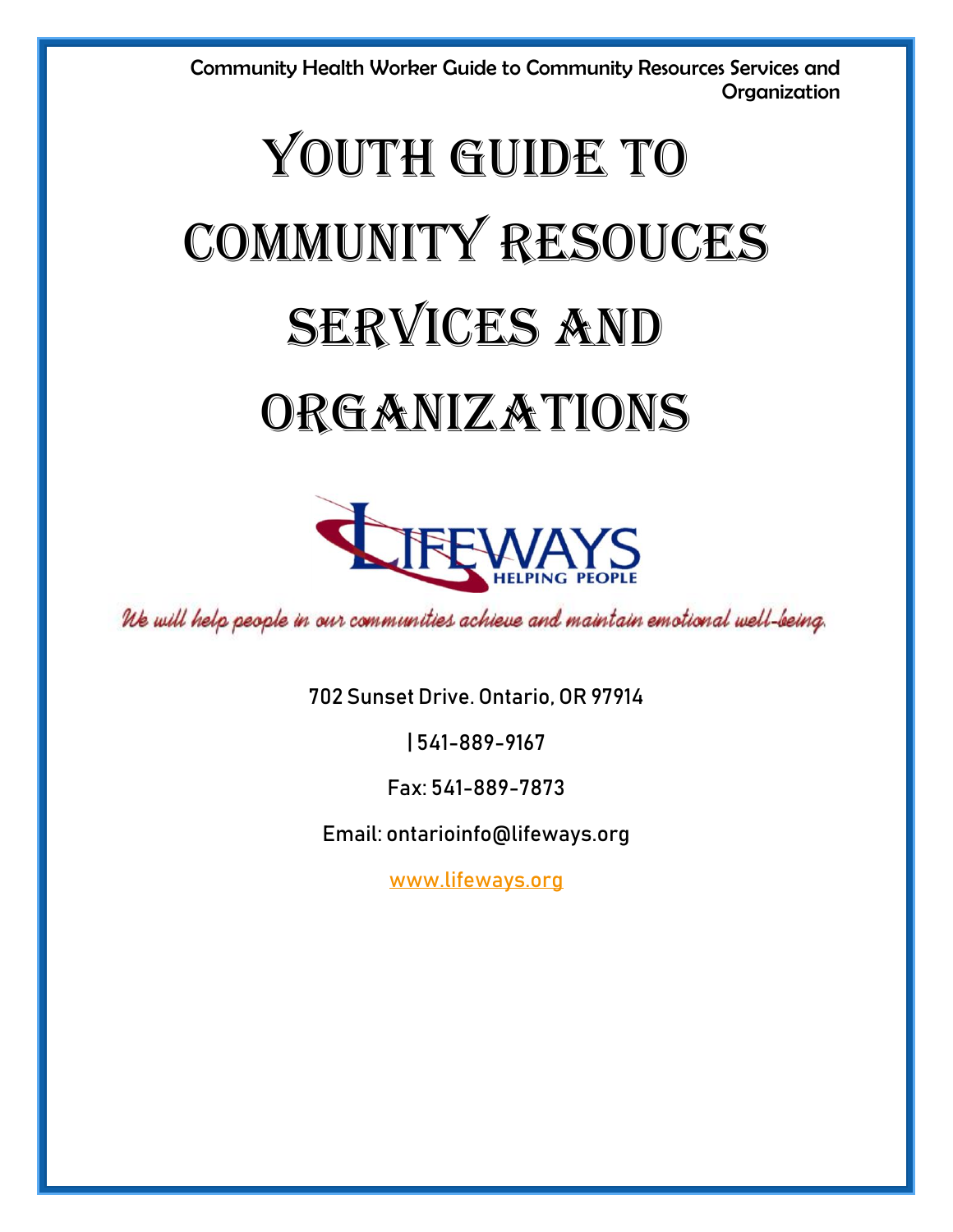## **ABOUT US**

Mission Statement: WE WILL HELP PEOPLE IN OUR COMMUNITIES ACHIEVE AND MAINTAIN EMOTIONAL WELL-BEING.

Lifeways is the largest behavioral health care provider in the region with over 300 employees. Lifeways is licensed to serve in Idaho and is certified to provide mental health and addiction services by the State of Oregon.

#### **Our Staff**

To accomplish our mission, we maintain a qualified and professional staff, including psychiatrists, therapists, skills trainers, and case managers who are trained to assess and respond to the individual needs of our clients. We provide our staff with knowledge through ongoing training and broad and intensive opportunities for professional growth and advancement. We strive to maintain a friendly and efficient workplace that supports staff in providing creative, committed, and effective service to our clients.

#### **Our Services will be…**

#### *Effective*

Mental Health Services at Lifeways are based on the latest advances and best practices in the art and science of psychiatry, psychology, and mental health. We encourage professional excellence by providing our staff with ongoing opportunities for training and study necessary to remain abreast of new developments and best practices. We maintain a rigorous quality assurance and quality improvement process to ensure that our clinical practice is appropriate, effective, and in line with accepted national standards and the state of the art.

#### *Accessible*

We provide our clients with appointments and services in ways and at times that are convenient for them. We are committed to responding to all new requests for services with appointments within two weeks of an initial request. We maintain a walk-in clinic to ensure that clients experiencing acute distress receive immediate care. Mental health crisis assessment and intervention services by qualified mental health professionals are available twenty-four hours a day, seven days a week.

#### *Affordable*

We are committed to ensuring that our services are affordable to everyone who needs them. Lifeways is the Oregon Health Plan provider for Malheur County. Services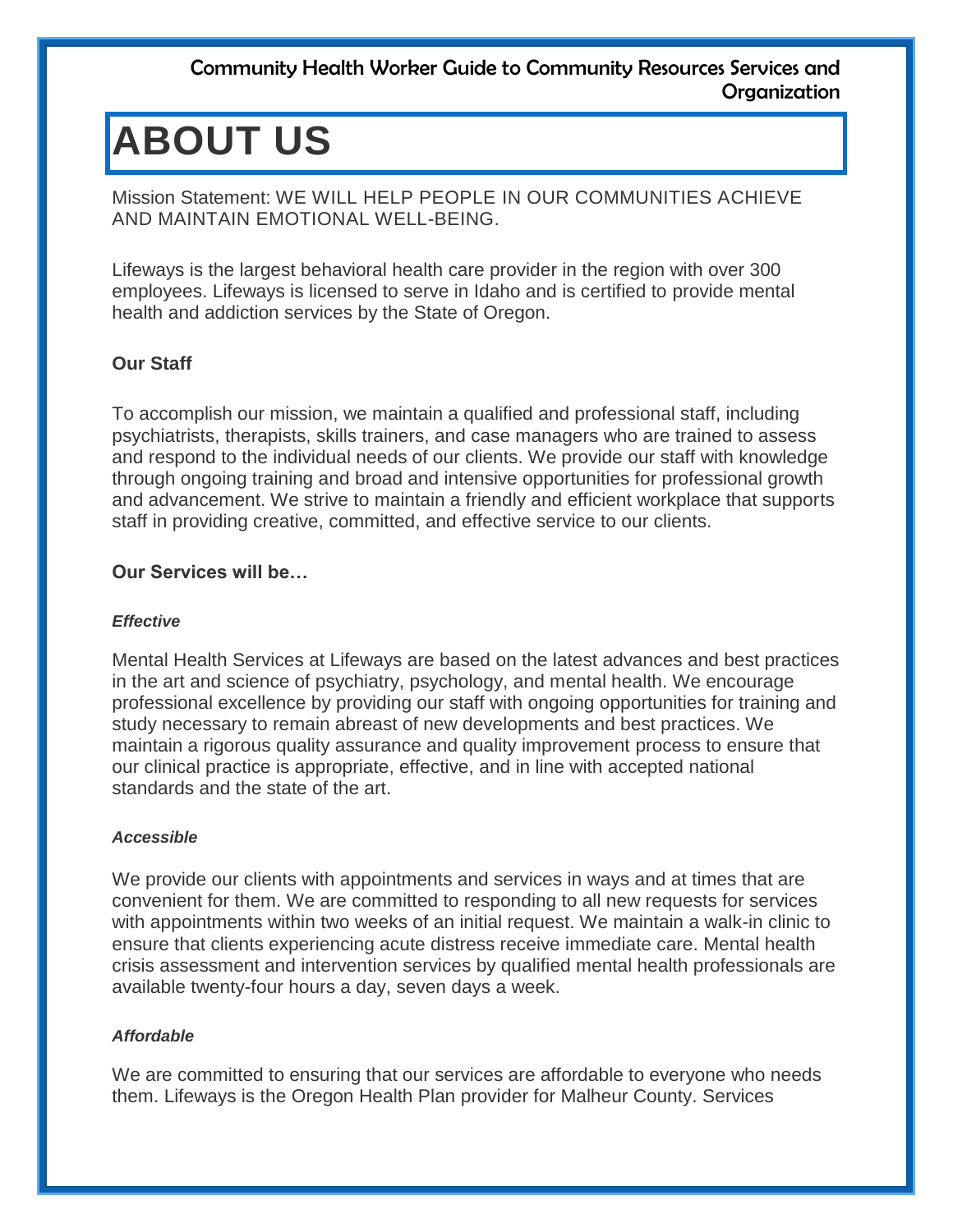covered under the Oregon Health Plan are provided to enrollees without cost to the client. Lifeways accepts most forms of insurance and we help clients determine whether or not their insurance will cover part or all of the cost of services. For those with no insurance or inadequate insurance coverage, we provide discounted rates based on family income and are willing to arrange easy payment plans or work on a pro bono basis to ensure that no person is denied essential services.

#### *Ethical*

The Mental Health Services staff of Lifeways adheres to the highest standard ethical professional conduct. Our Code of Ethical Conduct is designed to protect clients from harm and to ensure that they receive the services they need in ways that respect their human dignity and individual rights. A copy of the Code of Ethical Conduct is available at the reception desk.

#### OUTPATIENT MENTAL HEALTH **SERVICES**

- Assertive Community Treatment (ACT)
- Community Support Services (CSS)
- Couples and Family Counseling
- Development Assistance Program
- Early Assessment Support Alliance
- Forensics Case Management & **Treatment**
- Medication Management
- Intensive Outpatient Counseling
- Supported Employment
- Transportation Services

### CHILD & ADOLESCENT SERVICES

- ◆ Addiction and Mental Health Services
- Child Parent Psychotherapy (CPP)
- ◆ Parent Child Interaction Therapy (PCIT)
- ◆ School Based Services
- ◆ Wraparound
- ◆ Active Parenting

### COMMUNITY SERVICES

- Couples Workshop
- Critical Incident Stress Debriefing (CISD)
- Mental Health First Aid Training
- Community Health Worker

## OUTPATIENT ADDICTION SERVICES

- Alcohol and Drug Treatment
- Driving Under the Influence of Intoxicants Evaluations (DUII)
- Gambling Treatment Services
- Medication Assisted Treatment
- ◆ Prevention Services
- **Prevention Services**
- Social Detoxification Services
- Transitional Housing
- Victim Impact Panel Program (VIP)

### 24 HOUR CRISIS SERVICES

- 24/7/365 Mental Health Crisis Services
- Malheur Region | 541.889.9167
	- Toll Free | 800.995.9169
- Umatilla Region | 541.276.6207 Toll Free | 866.343.4473
- Walk-in Services Monday-Friday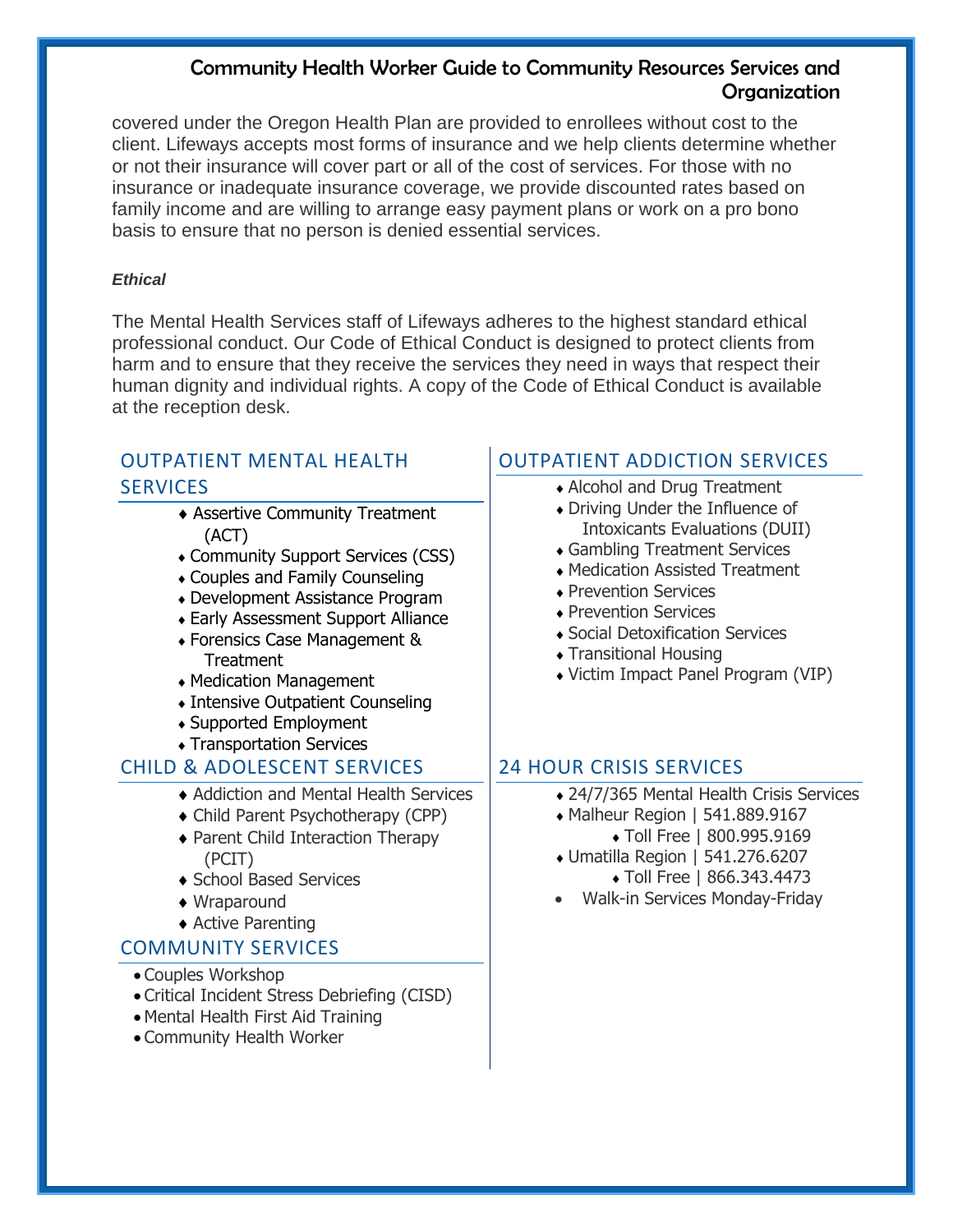## Helpline Numbers

## **Lifeways 24-Hour Crisis (541)889-9167 Text HOME to 741741**

| <b>National Crisis Line</b>                                                                                                                                                                                                                                     |                                                                                                                                                                                                                                                                                          |
|-----------------------------------------------------------------------------------------------------------------------------------------------------------------------------------------------------------------------------------------------------------------|------------------------------------------------------------------------------------------------------------------------------------------------------------------------------------------------------------------------------------------------------------------------------------------|
| <b>National Suicide Prevention</b><br><b>Lifeline</b><br>24 hours a day / 7 days a week<br>1-800-273-TALK (8255)<br>24/7 Lifeline Crisis Chat Line<br><b>En español: 1-888-628-9454</b><br>TTY: 1-800-799-4TTY (4889)<br>https://suicidepreventionlifeline.org/ | <b>YouthLine</b><br>Offers teen to teen crisis help with both a<br>phone line and a texting support line through<br>Lines for Life.<br>Teens respond from 4:00 to 10:00 PM Monday<br>through Friday<br>24 hours a day / 7 days a week<br>Call 1-877-968-8491<br>Text teen2teen to 839863 |
| <b>Veterans Crisis Line</b><br>Confidential help for veterans and their<br>families.<br>Call 1-800-273-8255 and Press 1<br><b>Text to 838255</b>                                                                                                                | <b>Trans Lifeline</b><br>A trans-led organization that offers direct<br>service, material support, advocacy, and<br>education.<br>Peer support hotline available 7 am to 1 am<br><b>PST</b><br>1-877-565-8860                                                                            |
| <b>The Trevor Project</b><br>For lesbian, gay, bisexual, transgender and<br>questioning (LGBTQ) young people.<br>24 hours a day / 7 days a week<br>1-866-488-7386                                                                                               | <b>Friends For Survival, Inc.</b><br>National support for survivors of suicide.<br>1-916-392-0664                                                                                                                                                                                        |
| <b>Line for Life</b><br>800-273-8255 ext. 1 Military & Veterans<br><b>Crisis Line</b><br>800-282-7035 Senior Loneliness Line<br>800-273-8255 Suicide Lifeline                                                                                                   |                                                                                                                                                                                                                                                                                          |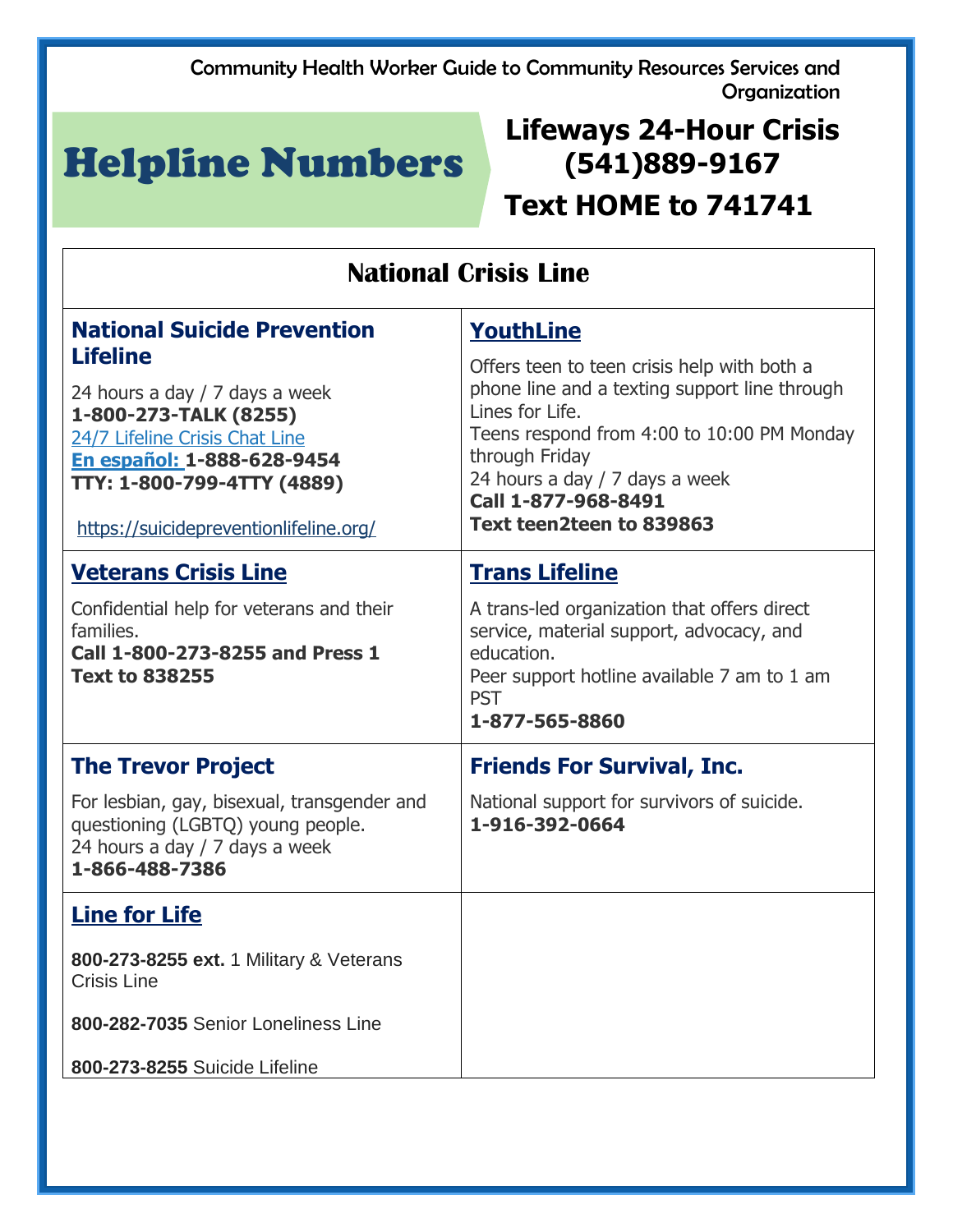| <b>Community Health Worker Guide to Community Resources Services and</b><br>Organization                                                                                                                                                                                                                                                                                                                                                                                           |                                                                                                                                                                                                                                                 |  |
|------------------------------------------------------------------------------------------------------------------------------------------------------------------------------------------------------------------------------------------------------------------------------------------------------------------------------------------------------------------------------------------------------------------------------------------------------------------------------------|-------------------------------------------------------------------------------------------------------------------------------------------------------------------------------------------------------------------------------------------------|--|
| Text 273TALK to 839863 (8am-11pm PST<br>daily)<br>800-923-4357 Alcohol and Drug Helpline<br>Text RecoveryNow to 839863 (8am-11pm<br>PST daily)<br>888-457-4838 Military Helpline<br>Text MIL1 to 839863 (8am-11pm PST daily)                                                                                                                                                                                                                                                       |                                                                                                                                                                                                                                                 |  |
| <b>Parenting Helplines</b>                                                                                                                                                                                                                                                                                                                                                                                                                                                         |                                                                                                                                                                                                                                                 |  |
| <b>Mother and Child Education Center</b><br>Pregnancy and parenting helpline for<br>pregnancy concerns and basic parenting<br>questions.<br>24 hours a day / 7 days a week<br>1-503-249-5801<br>1-503-913-9360 Spanish line                                                                                                                                                                                                                                                        | <b>Fact Oregon</b><br>Provides parenting trainings, resources,<br>information, and support to parents and<br>caregivers on issues related to special<br>education.<br>Monday-Friday 9am-5pm<br>888-988-3228 Help Line<br>503-786-6082 Alternate |  |
| <b>Oregon Family to family Health</b><br><b>Information Center</b><br>Serves family members of individuals age 26<br>and younger with special physical, emotional,<br>behavioral, or mental health needs, including<br>those at risk of or suspected of having a<br>special need<br>Message line available 24 hours per day/7<br>days per week<br>503-931-8930 Spanish Language Line<br>855-323-6744 Main phone Toll Free in<br>Oregon. May leave message in English<br>or Spanish | <b>FosterClub</b><br>Provides parents of foster youth resources that<br>are youth-informed to help provide perspective<br>on how to be the best support for a young<br>person in care.<br>24 hours per day / 7 days per week<br>503-717-1552    |  |
| <b>All-Options</b><br>Talkline offers a free and confidential space to<br>talk about pregnancy, parenting, abortion, and<br>adoption.                                                                                                                                                                                                                                                                                                                                              | <b>National Parenting Helpline</b><br>Emotional support and referrals to empower<br>parents and caregivers, promoting parental<br>resilience, social connections, knowledge of                                                                  |  |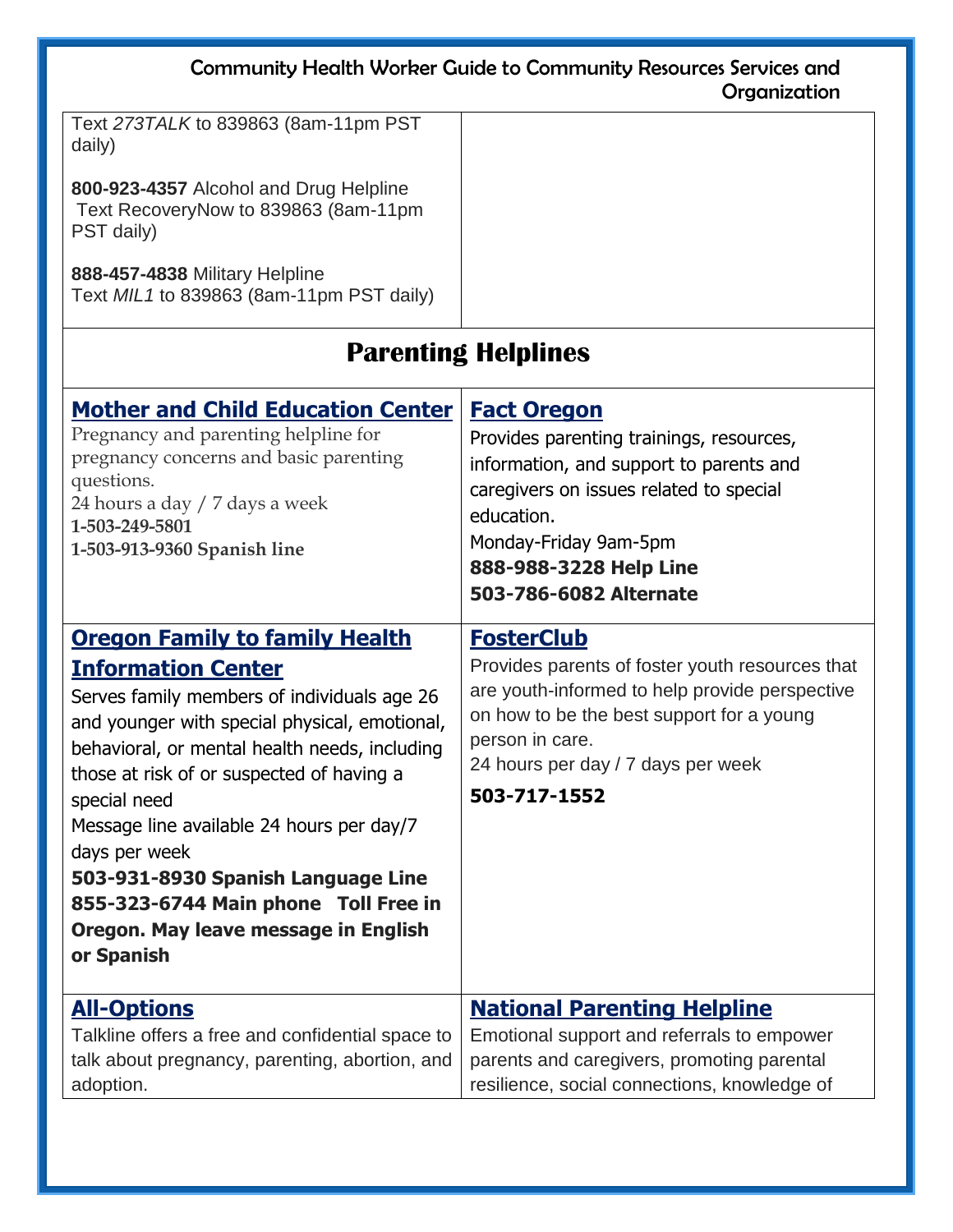| Monday-Friday 10am-1am, Saturday/Sunday            | parenting and child development, knowledge of           |
|----------------------------------------------------|---------------------------------------------------------|
| 10am-6pm EST                                       | where to access support in times of need, and           |
| 812-558-0089 ext. 2 Main phone                     | children's social and emotional development             |
| 888-493-0092 Toll-free Pregnancy Talkline          | Monday-Friday 10am-7pm                                  |
|                                                    | 909-621-6184 ext. 218 Main phone                        |
|                                                    | 855-427-2736 Hotline                                    |
| <b>Boys Town National Hotline</b>                  |                                                         |
| Provides a 24-hour crisis, resource, and           |                                                         |
| referral line for children and families.           |                                                         |
| 24 hours per day / 7 days per week                 |                                                         |
| 800-448-3000 Hotline                               |                                                         |
| 800-448-1833 TTY/TTD                               |                                                         |
| <b>Runaway/Homeless Youth Helpline</b>             |                                                         |
| <b>National Safe Place</b>                         | <b>National Runaway SafeLine</b>                        |
| XT 4 HELP can be used for the same reason a        | Serves ages 12-21                                       |
| young person may go to a Safe Place site:          | Provides anonymous and confidential crisis              |
| abuse, bullying, family problems, depression,      | intervention, information and referral, message         |
| and/or suicidal thoughts                           | delivery, and conference services for homeless          |
| 24 hours per day / 7 days per week                 | and runaway youth.                                      |
| 888-290-7233                                       | 24 hours per day / 7 days per week                      |
| Text SAFE & current location to 4HELP              | 800-786-2929 Safeline                                   |
| (44357)                                            | 1-800-RUNAWAY                                           |
|                                                    | <b>Sexual Assault Hotline</b>                           |
| <b>Project Dove</b>                                | <b>Call to Safety</b>                                   |
| Provides a domestic violence, sexual assault,      | Emotional support, safety planning, crisis              |
| and human trafficking crisis line.                 | intervention, information and referrals, and            |
| Crisis Line: 24 hours per day / 7 days per         | education to survivors of sexual assault through        |
| week                                               | the crisis line.                                        |
| Office hours: Monday-Friday 8am-5pm                | 24 hours per day / 7 days per week                      |
| 800-889-2000 Crisis Line                           | 503-235-5333 Hotline                                    |
| 541-889-6316 Main phone                            | 888-235-5333 Toll-free                                  |
| <u>Pathway to Safety International</u>             | <b>Rap, Abuse &amp; Incest National</b>                 |
| Developing working relationships with survivors to | <b>Network</b> Offers a safe and confidential, national |
| assist them from danger to self-sufficiency, both  | sexual assault hotline, as well as online chat          |
| overseas and in the United States                  | services for survivors of sexual assault.               |
| 24 hours per day / 7 days per week                 | 24 hours per day / 7 day per week                       |
| 833-723-3833 Helpline                              | 800-656-4673 Hotline                                    |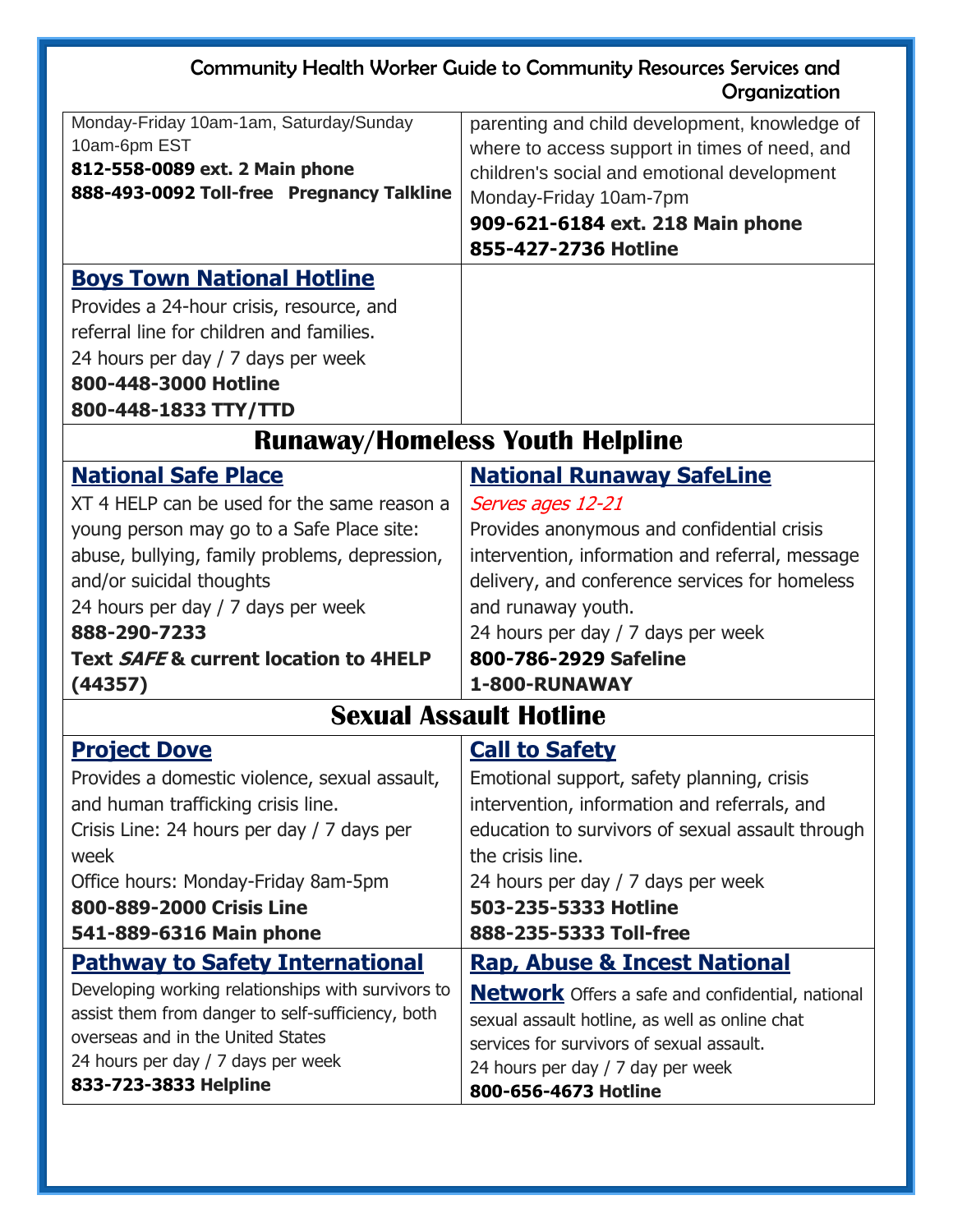| <b>Eating Disorder</b>                             |                                                                            |  |
|----------------------------------------------------|----------------------------------------------------------------------------|--|
| <b>National Eating Disorder</b>                    | <b>Proud2BME</b>                                                           |  |
| <b>Association</b>                                 | An information resource and forum on eating                                |  |
| Supporting individuals and families affected       | disorders and body issues                                                  |  |
| by eating disorders                                |                                                                            |  |
| 800-931-2237                                       |                                                                            |  |
| <b>Talklines/Warmlines</b>                         |                                                                            |  |
| <b>Community Counseling Solutions</b>              | <b>Postpartum Support International</b>                                    |  |
| Peer-to-peer support for anyone who needs          | Postpartum Support International has many                                  |  |
| someone to listen, offers encouragement, and       | resources to help families, providers, and                                 |  |
| build strength.                                    | communities learn about the emotional and                                  |  |
| Monday 10am-8pm, Tuesday 10am-midnight,            | mental health of childbearing families.                                    |  |
| Wednesday 9am-8pm, Thursday 8am-8pm,               | Warmline: 24 hours per day / 7 days per week                               |  |
| Friday-Sunday 10am-10pm<br>541-676-9161 Main phone | Administrative hours: Monday-Friday 8am-5pm<br>503-894-9453 Administration |  |
| 800-698-2392 Warmline                              | 503-894-9453 Message phone Text for                                        |  |
|                                                    | direct support                                                             |  |
|                                                    | 800-944-4773 Helpline                                                      |  |
| <b>All-Options</b>                                 | <b>Resolve National Infertility</b>                                        |  |
| Talkline offers a free and confidential space to   | <b>Association</b>                                                         |  |
| talk about pregnancy, parenting, abortion,         | RESOLVE is a national infertility association that                         |  |
| and adoption.                                      | provides a helpline for individuals and families                           |  |
| Monday-Friday 10am-1am, Saturday/Sunday            | seeking volunteer-based peer support and                                   |  |
| 10am-6pm EST                                       | resources.                                                                 |  |
| 812-558-0089 ext. 2 Main phone                     |                                                                            |  |
|                                                    | Message line open 24 hours per day / 7 days                                |  |
|                                                    | per week<br>866-668-2566 Toll-                                             |  |
|                                                    | free Helpline/message line                                                 |  |
| <u>Help-4-HEP</u>                                  |                                                                            |  |
| Provides phone based peer support to               |                                                                            |  |
| individuals that have been diagnosed with or       |                                                                            |  |
| exposed to hepatitis C. Monday-Friday 9am-9pm      |                                                                            |  |
| 877-435-7443 helpline                              |                                                                            |  |
|                                                    |                                                                            |  |
|                                                    |                                                                            |  |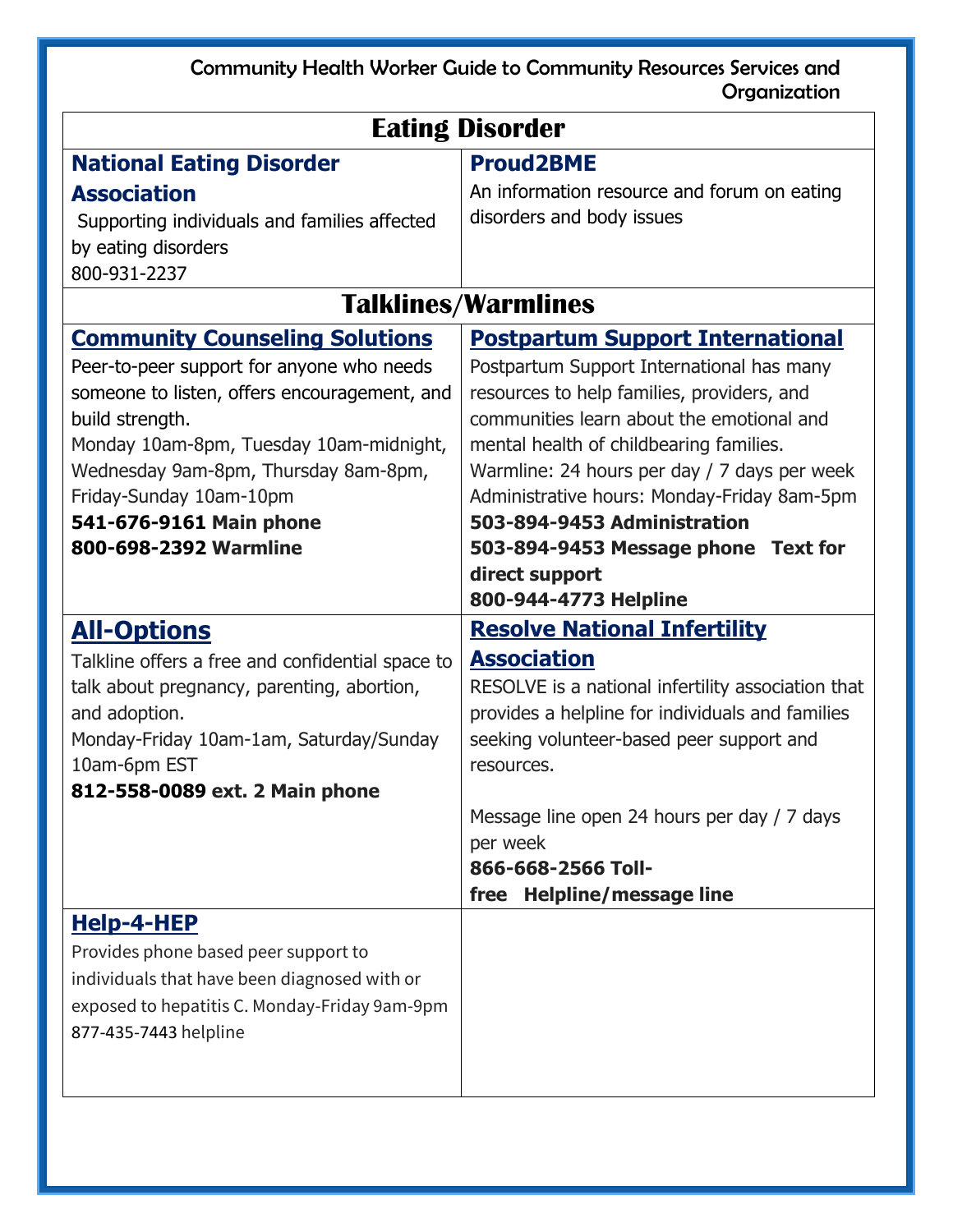| <b>LGBTQ Helplines</b>                                       |  |
|--------------------------------------------------------------|--|
| <b>Lesbian, Gay, Bisexual, and</b>                           |  |
| <b>Transgender National Help Center</b>                      |  |
| Provides telephone, online private one-to-one                |  |
| chat, and email peer support for LGBT callers                |  |
| of all ages to talk about coming-out issues,                 |  |
| relationship concerns, bullying, workplace                   |  |
| issues, HIV/AIDS anxiety, safer-sex<br>information, etc.     |  |
| Monday-Friday 1pm-9pm, Saturday 9am-2pm                      |  |
| 888-234-7243 Hotline 888-234-SAGE                            |  |
|                                                              |  |
| <b>LGBT NATIONAL YOUTH TALKLINE</b>                          |  |
| Provides telephone, online private one-to-one                |  |
| chat, and email peer support for LGBT teens                  |  |
| and young adults to talk about coming-out                    |  |
| issues, relationship concerns, parent issues,                |  |
| school problems, HIV/AIDS anxiety, safer-sex                 |  |
| information, etc.                                            |  |
| Serves ages 13-25<br>Monday-Friday 1pm-9pm, Saturday 9am-2pm |  |
| 800-246-7743 Hotline 800-246-PRIDE                           |  |
|                                                              |  |

## Mobile App

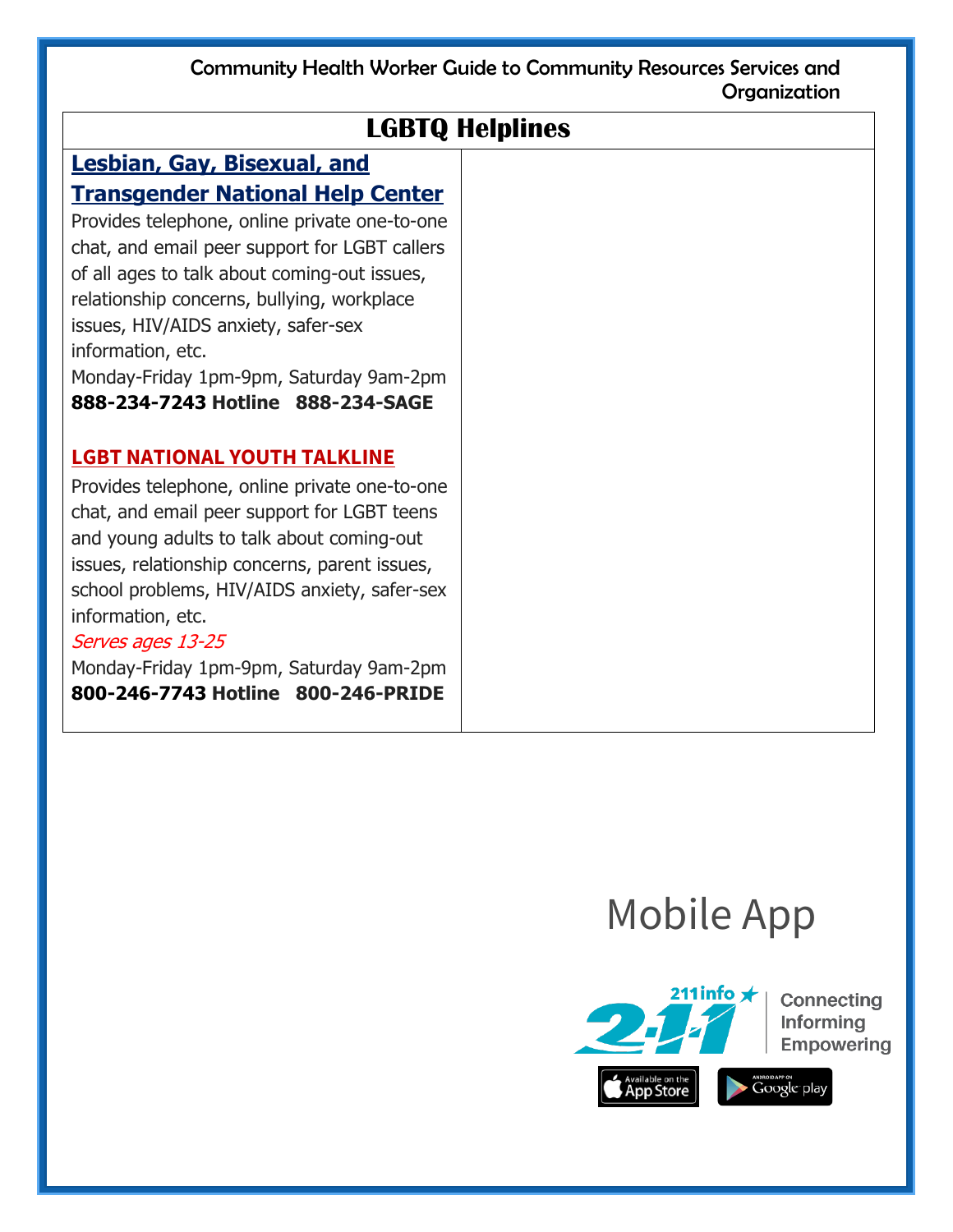#### Domestic Violence Services hity Health Worker Guide to Community Resources Services and **Organization**

## **Project Dove**

Assistance program for victims of domestic violence, sexual abuse and child abuse. **Address:** 44 NW 5th Ave, Ontario, OR 97914 **Phone:** (541) 889-6316 541-889-2000– 24 hours hotline 1-800-889-2000– out-ofstate Facebook.com/project dove~ www.projectdove.org **Hours of Operation:** Monday-Friday: 8:00 A.M.– 5:00 P.M.

## **WOMEN AND CHILDREN ALLIANCE**

Shelter for domestic violence, sexual abuse, and child abuse victims **Address**: 720 W Washington St, Boise, ID 83702 Phone: (208)343-3688 Hours of Operation: Monday-Friday: 9:30 A.M.– 5:30 P.M.

## **ROSE ADVOCATES**

Shelter for domestic violence against women and children **Address:** 14 S Main St # 102, Payette, ID 83661 **Phone:** (208) 642-1025 Www.facebook.com/Ros e-Advocates https://www.roseadvoca tes.org

**Hours of Operation:** Monday-Friday: 8:30 A.M.– 4:30 P.M.

## **ADVOCATES AGAINST FAMILY VIOLENCE**

Eliminate Domestic Violence in the lives of individuals and in our community. Address: 1508 Hope Ln Caldwell, ID 83605 Phone: 208-459-6330 208-459-4779– 24 Hours hotline 208-459-6279– Shelter www.aafvhope.org

Pregnancy testing & **Assistance, STD/STI Testing** 

## **HOPE PREGNANCY CENTER**

Helping women understand all their options when facing an unplanned pregnancy. **Address:** 17 SW 6th St, Ontario, OR 97914 **Phone:** (541) 889-4272 www.mightbepregnant.c om

#### **Hours of Operation:** Monday & Thursday:

10:30 A.M.—6:00 P.M. Tuesday: 3:00 P.M.– 6:30 P.M Closed Wednesday, Friday, Saturday & **Sundav** 

## **MALHEUR COUNTY HEALTH DEPARTMENT**

Family planning center, testing center, & assistant on unplanned pregnancy **Address:** 1108 SW 4th St, Ontario, OR 97914 **Phone:** (541) 889-7279 Hours of Operation Monday– Friday: 8:30— 5:00 P.M.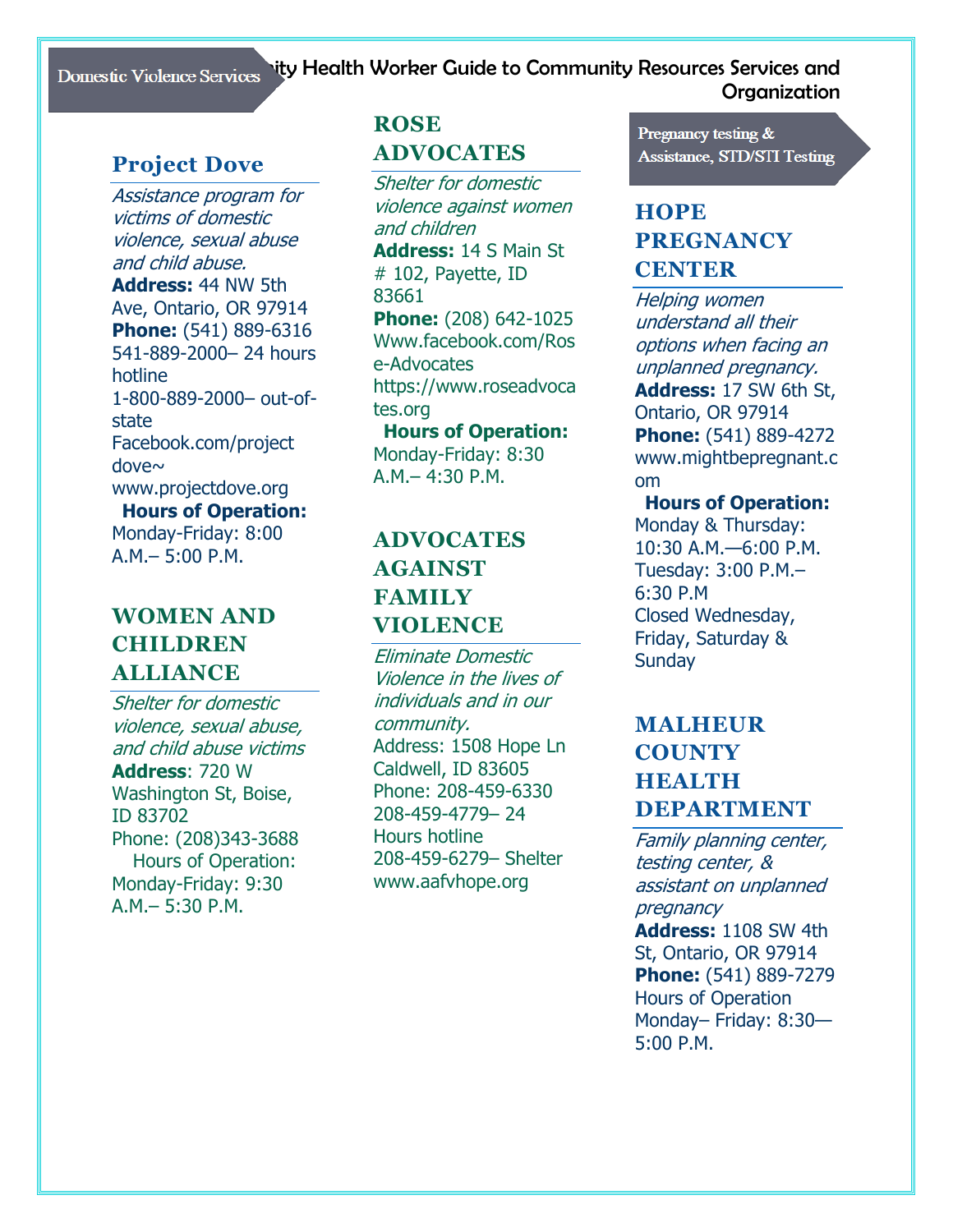## **TREASURE VALLEY WOMEN'S CLINIC**

Women health clinic and family planning center. **Address:** 1219 SW 4th Ave #2, Ontario, OR 97914 **Phone:** (541) 881-2800 **Hours of Operation**: Monday-Friday: 8:00 A.M.-5:00 P.M.

## **Women, Infants, Children (WIC**)

This public health program is designed to improve health outcomes and influence lifetime nutrition and health behaviors in targeted, at-risk populations. **Address**: 1108 SW 4th Street Ontario, OR – 97914 **Phone**: (541) 889-7041 www.facebook.com/WIC -Programs  $\sim$ www.wicprograms.org **Hours of Operation:** Monday-Friday: 8:30

A.M.– 5:00 P.M. Closed for lunch 12-1 P.M.

## **Family Assistance**

## **PLANNED PARENTHOOD**

Planned Parenthood is one of the nation's leading providers of high-quality, affordable health care, and the nation's largest provider of sex education. With or without insurance, you can always come to us for your health care. Meridian Health Center **Address:** 2112 E Franklin Rd, Meridian, ID 83642 **Phone:** (800) 769-0045 **Hours of Operation:** Tuesday: 10AM to 6PM Wednesday-Saturday: 8AM-4PM Friday: 9am-5pm Closed Sunday and **Monday** 

## **Boise Health Center**

**Address:** 3668 N Harbor Ln, Boise, ID 83703 **Phone:** (800) 769-0045 Hours of Operation: Monday- 11AM-7PM Tuesday- 10AM-6PM Wednesday- 9AM-5PM Thursday-Saturday 8AM-4PM

## **IDAHO TEEN PREGNANCY**

Provide youth access to accurate information services, and support relationships so they can make healthy choices. **Address:** 450 W State St, Boise, ID 83702 **Phone:** 208-334-6600 idahoteenpregnancy.co m

## **OREGON DEPARTMENT OF HUMAN SERVICES SELF-SUFFICIENCY OFFICE**

DHS Self-Sufficiency offices offer help with food benefits (SNAP), cash for families (TANF), child care assistance, refugee services.

#### Physical Address

186 East Lane, Suite 2 Ontario, OR 97914 Phone (541) 889-9141 Fax 541-889-2694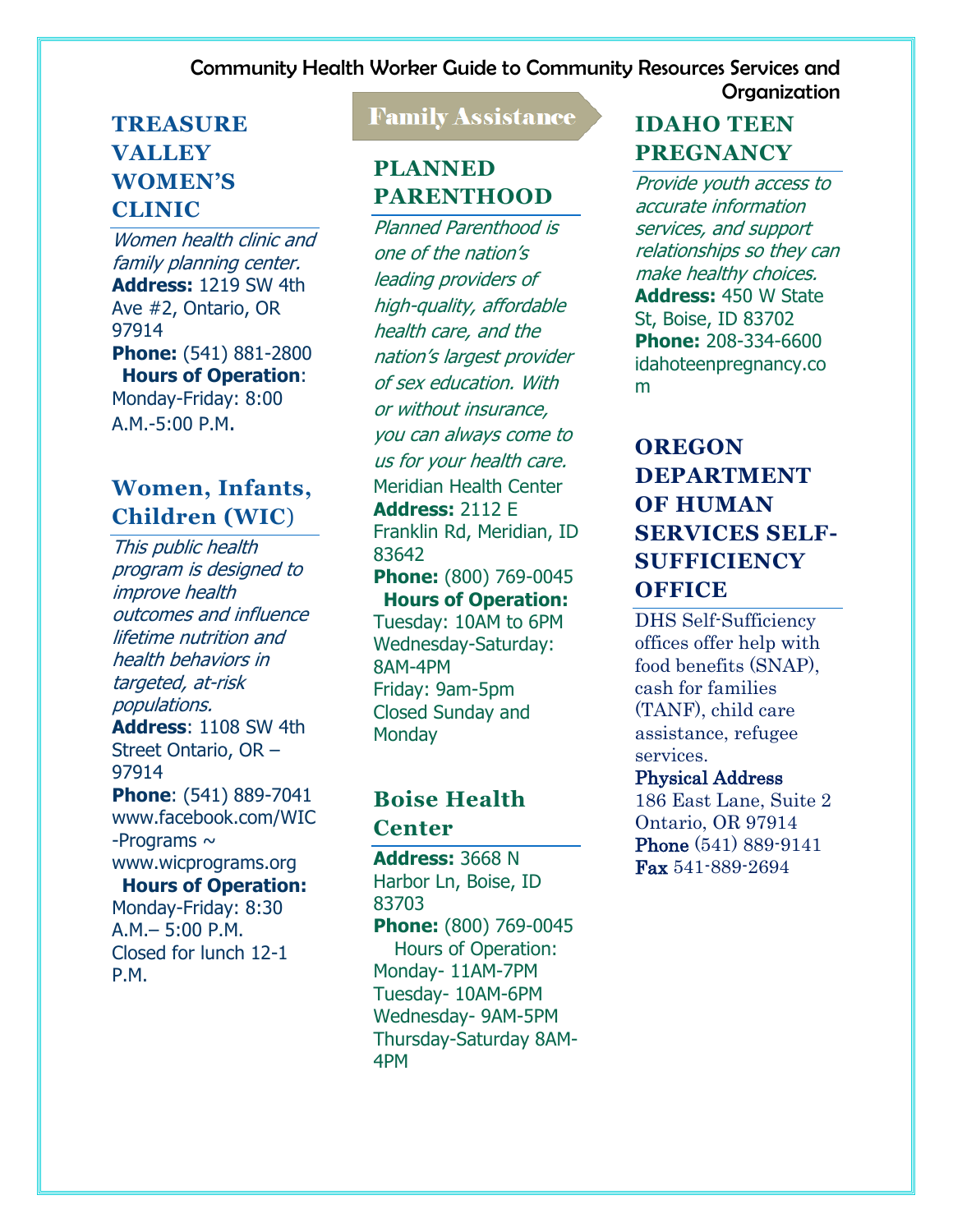## **OREGON DEPARTMENT OF HUMAN SERVICES CHILD WELFARE OFFICE**

DHS Child Welfare Offices offer assistance with Adoption, Foster Care, Foster parents and relative caregivers, Child abuse and neglect, Independent Living Program Physical Address 186 East Lane, Suite 3 Ontario, OR 97914 Phone: (541) 889-9194 Fax: 541-889-9588

#### **CASA OF EASTERN OREGON**

The CASA program trains and supports volunteers who advocate for the best interests of abused and neglected children in Baker, Malheur and Union counties. Contact Betty Ramirez: (541) 709-8134 [www.oregoncasanetwor](http://www.oregoncasanetwork.org/) [k.org](http://www.oregoncasanetwork.org/)

#### **FTP**

Individual, adolescent & Family counseling. Medicare, Medicaid, & Family insurance accepted. Address: 390 NE 2nd St. Ontario, OR 97914 Phone: (541) 889-1050 www.tfpservices.org Hours of Operation: Monday– Thursday: 9:00 A.M.– 5:00 P.M. Friday: By appointment

## **TREASURE VALLEY CHILDREN RELIEF NURSERY**

To prevent child abuse and neglect by strengthening at-risk families through proven interventions Address: 780 SE 6th St, Ontario, OR 97914 Phone: (541) 823-2526 tvcrn.org Hours of Operation:

Monday– Friday: 8:00 A.M.-5:00 P.M.

## **BOYS & GIRL CLUB OF WESTERN TREASURE VALLEY**

To offer all youth in the Western Treasure Valley the opportunity to recognize their potential and pursue their dreams.

Ontario Club 573 SW 3rd Ave. Ontario, OR 97914 (541) 889-7979 Payette Club 1222 1st Ave South. Payette, ID 83661 (208) 642-2785 www.facebook.com/BG CWTV wwwbgcwtv.org Hours may vary, contact your agency for more information.

## **Children's intensive inhome survives (ciis)**

*help families care for their children with significant disabilities in their homes.*  **Address:** 11826 NE Glisan Street Portland OR 97220 Phone: 971-673-3000 **Hours of Operation:**

Contact Main office for more details and eligibility.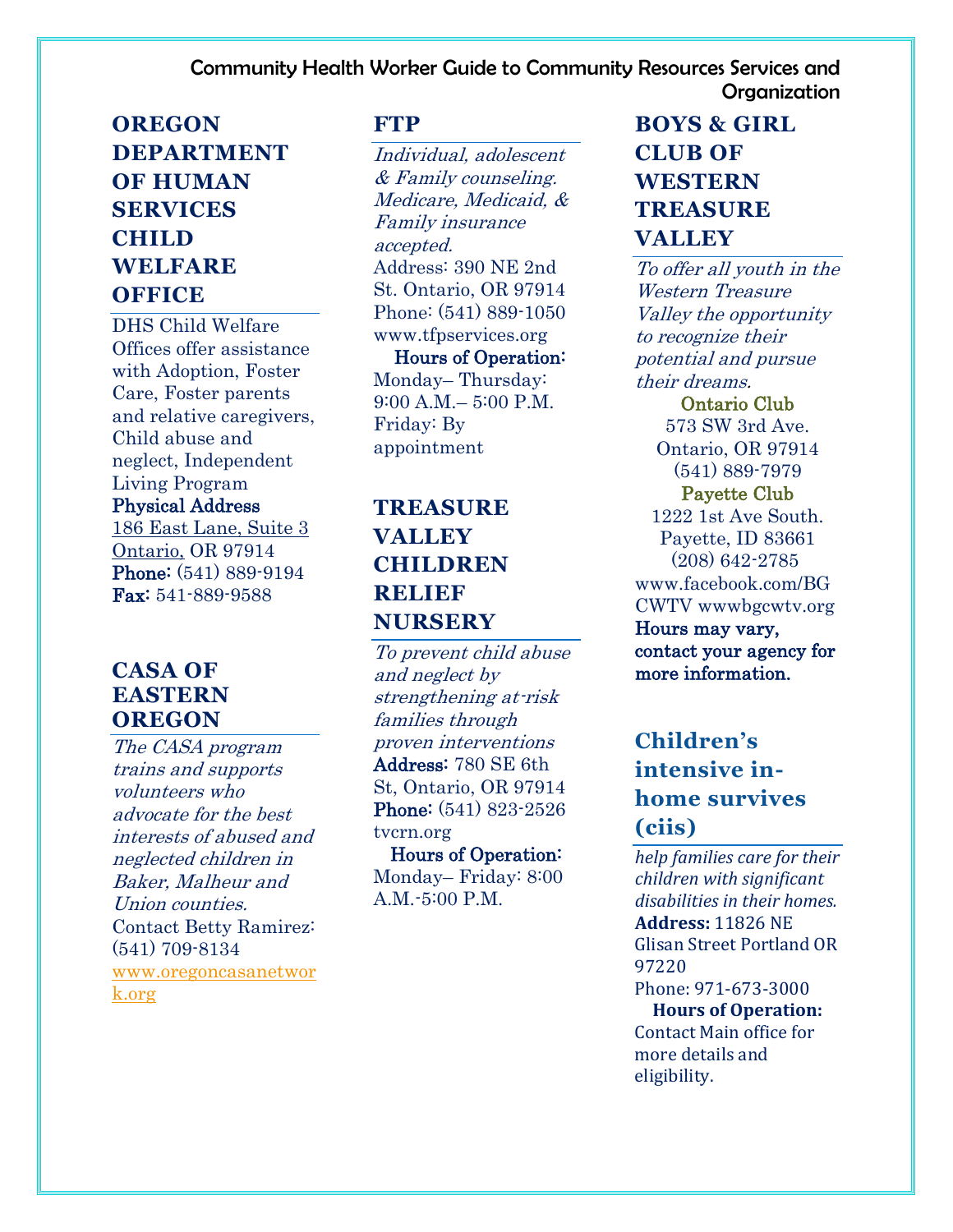## **GIGGLE AND GRACE EARLY LEARNING CENTER**

Provide day-long care for infants and children. Address: 1260 SW 8th Ave, Ontario, OR 97914 Phone: (541) 889-6141 www.gigglegrace.org

Hours of Operation:

Monday– Friday: 7:30 A.M.– 6:00 P.M.

## **MALHEUR COUNTY CHILD DEVELOPMENT CENTER**

We approach each child as an individual with their own talents and one-of-a-kind needs Address: 790 SW 7th Pl, Ontario, OR 97914 Phone: (541) 889-2393 www.mccdc.org

## **CUDDLE BUG JUNCTION CHILDCARE CENTER**

We provide quality care for your babies and children just as you would. Lots of hands-on learning! Address: 400 S Main St, Payette, ID 83661 Phone: (208) 230-0141 www.facebook.com/pg/c uddlebugjunction Hours of Operation:

Monday– Friday: 6:00 A.M.– 6:30 P.M.

## **OREGON CHILD DEVELOPMENT COALITION**

Improving the lives of children and families by providing early childhood education Ontario: Address: 482 SE 3rd St, Ontario, OR 97914 Phone: (541) 889-5325 Nyssa: Address: 308 East 2nd St. Nyssa, OR 97913 Phone: (541) 293-3014 www.ocdc.net Hours of Operation: Monday– Friday: 8:00 A.M– 5:00 P.M.

#### **COMMUNITY AGENCIES**

## **COMMUNITY IN ACTION**

We serve low to moderate-income individuals and families.

Address: 915 SW 3rd Ave, Ontario, OR 97914

Phone: (541) 889-9555 www.communityinactio n.info

Hours of Operation:

Monday– Thursday: 9:00 A.M.-4:00 P.M. Friday: 9:00 A.M.– 12:00 P.M.

## **HOUSING AUTHORITY OF MALHEUR & HARNEY COUNTY**

Federally Subsidized Program, designed to assist eligible Low income family pay their rent.

Address: 959 Fortner Street, Ontario OR 97914

Phone (541) 889-9662 Hours of Operation: Monday– Thursday: 9:00 A.M.– 5:00 P.M.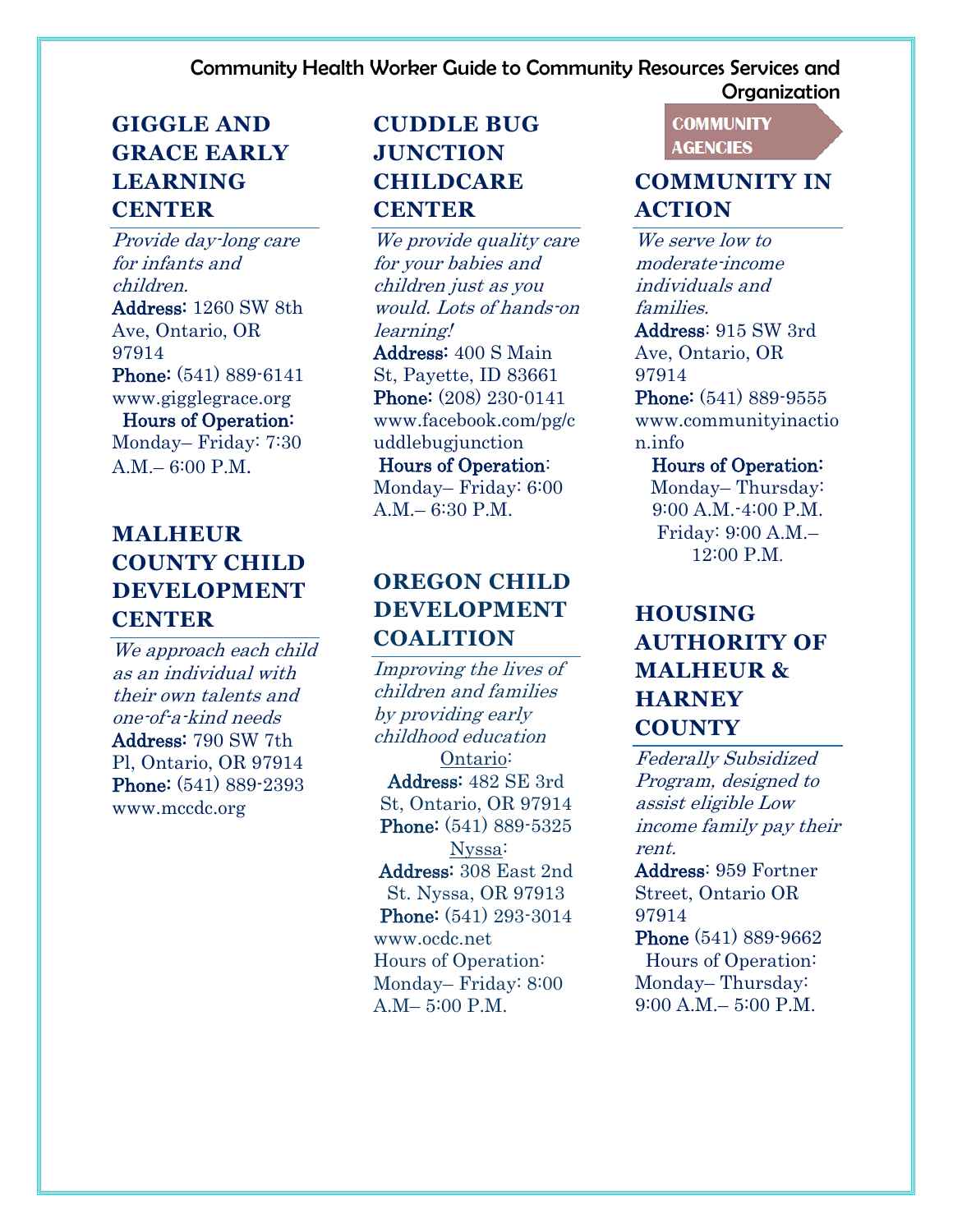## **WESTERN IDAHO COMMUNITY ACTION PARTNERSHIP**

To promote the capacity, competency, responsibility, opportunity, power and self-sufficiency of people Address: 315 S Main St., Payette, ID 83661 Phone: (208) 642-9086 [www.wicap.org](http://www.wicap.org/) Hours of Operation: Monday- Friday: 8AM-5PM

## **GOBHI**

Individuals can obtain gas, meal, and motel reimbursements. Call ENCC for requirements Toll Free: 877-875-4657

 Hours of Operation: Monday-Friday: 7:00 A.M.-5:00 P.M.

## **DEPARTMENT OF HUMAN SERVICES– VOLUNTEER SERVICES**

Volunteers provide personalized ways to help DHS clients Contact: Jane Padgett: 541-805-9693 Address: 186 East Lane, Ste 5. Ontario, OR 97914 Phone: 541-889-8657 ext. 563 Hours of Operation: Monday– Friday: 7:30  $A.M = 5:00 P.M.$ 

## **OREGON HUMAN DEVELOPMENT CORPORATION**

Promoting economic advancement and selfsufficiency of farmworkers and underserved communities Address: 1076 SW 4th Ave, Ontario, OR 97914 Phone: (541) 881-1491 www.ohdc.org Hours of Operation: Monday– Friday: 8:00 A.M.– 5:00 P.M.

## **DEPARTMENT OF MOTOR VEHICLES**

To promote driver safety, protect financial and ownership interests in vehicles Address: 787 SW 7th Pl. Ontario, OR 97914 Phone: (541) 889-8712 Hours of Operation: Monday– Friday: 9:00– 5:00 P.M. Wednesday: 10AM-5PM

## **US Social Security Administration**

Address: 908 SE 5th Ave, Ontario, OR 97914 Phone: (800) 772-1213 www.ssa.gov

 Hours of Operation: Monday, Tuesday, Thursday, Friday: 9:00 A.M.– 4:00 P.M. Wednesday: 9:00 A.M.—12:00 P.M.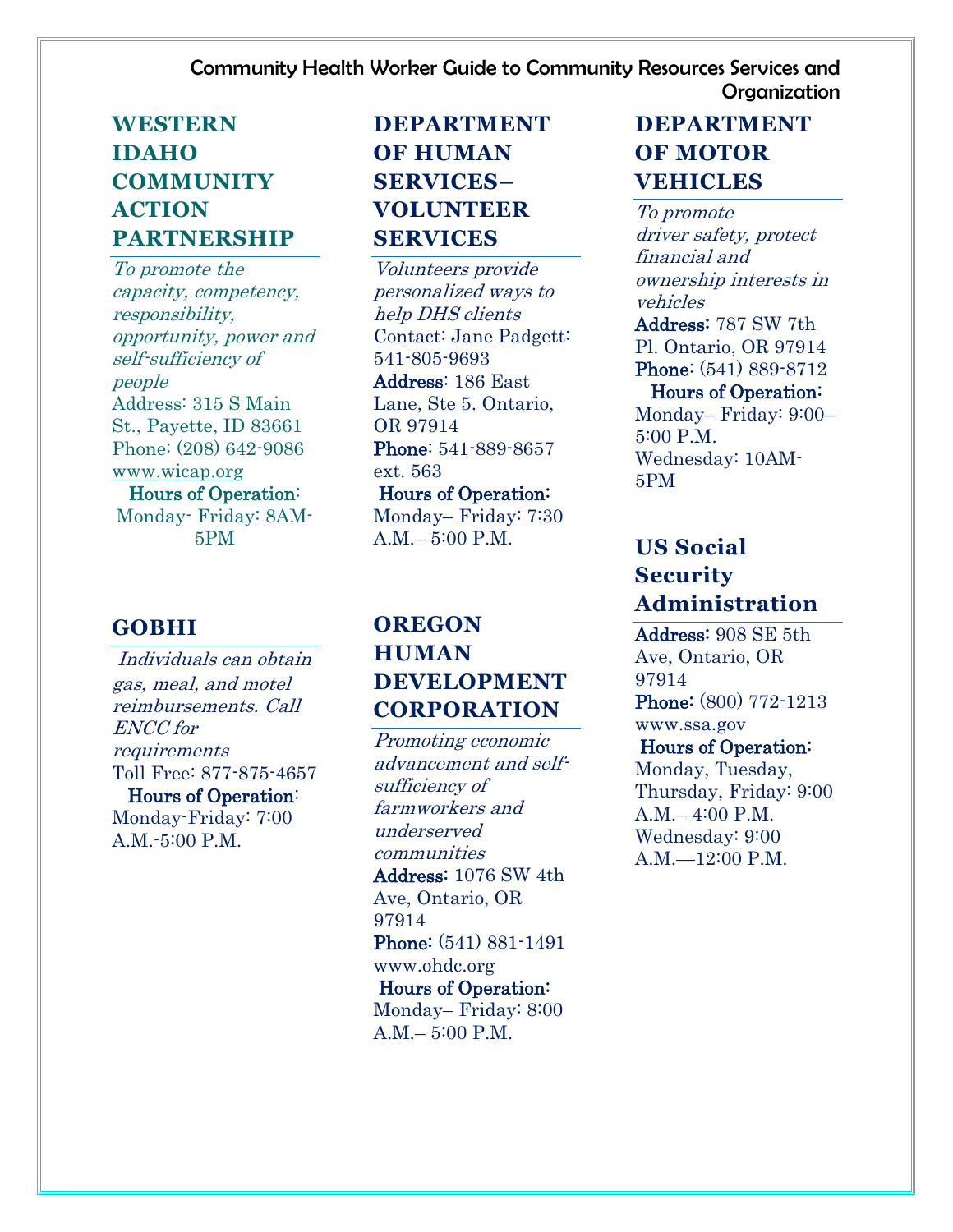## **THE SALVATION ARMY**

These officers are responsible to lead by assessing needs, delivering programs and directing ministries for our local community Address: 1023 E Chicago St, Caldwell, ID 83605 Phone: (208) 459-2011 www.caldwell.salvation army.org/

## **Department of Human Services– Aging and People with Disabilities**

Help you and your family find needed services and supports Address: 186 East Lane, Ste 4. Ontario, OR 97914 Phone (541) 889-7553 www.oregon.gov/dhs/se niorsdisabilities/Pages/ index.aspx Hours of Operation:

Monday– Friday: 7:30 A.M.– 5:00 P.M.

## **MALHEUR COUNCIL ON AGING**

Services for Seniors and People with Physical Disabilities Address: 842 SE 1st Ave. Ontario OR 97914 Phone: (541) 889-7651 www.mcoacs.org Hours of Operation: Monday– Friday: 8:00 A.M.– 5:00 P.M.

## **EASTERN OREGON CENTER INDEPENDENT LIVING (EOCIL)**

independent living and equal access for all persons with disabilities. Address: 1021 SW 5th Ave, Ontario, OR 97914 Phone: (541) 889-3119 Hours of Operation: Monday– Friday: 9:00 A.M.– 3:00 P.M.

#### **RISE SERVICES**

Provides services for people with disabilities Address: 650 Ontario Heights Rd, Ontario, OR 97914 Phone: (541) 881-9907 www.riseservicesinc.or g Hours may vary!

## **ADDUS HEALTH CARE**

We provide great care and we pay attention Address: 842 SE 1st Ave, Ontario, OR 97914 Phone: (541) 889-5336 www.addus.com Hours of Operation: Monday-Friday: 8:00 A.M.– 5:00 P.M.

## **COMMUNITY PARTNERSHIPS OF IDAHO INC.**

providing supports for children and adults of all ages with developmental disabilities and mental illness. Address: 1401 N Whitley Dr, Fruitland, ID 83619 Phone: (208) 642-2283 Hours of Operation: Monday-Friday: 8AM-5PM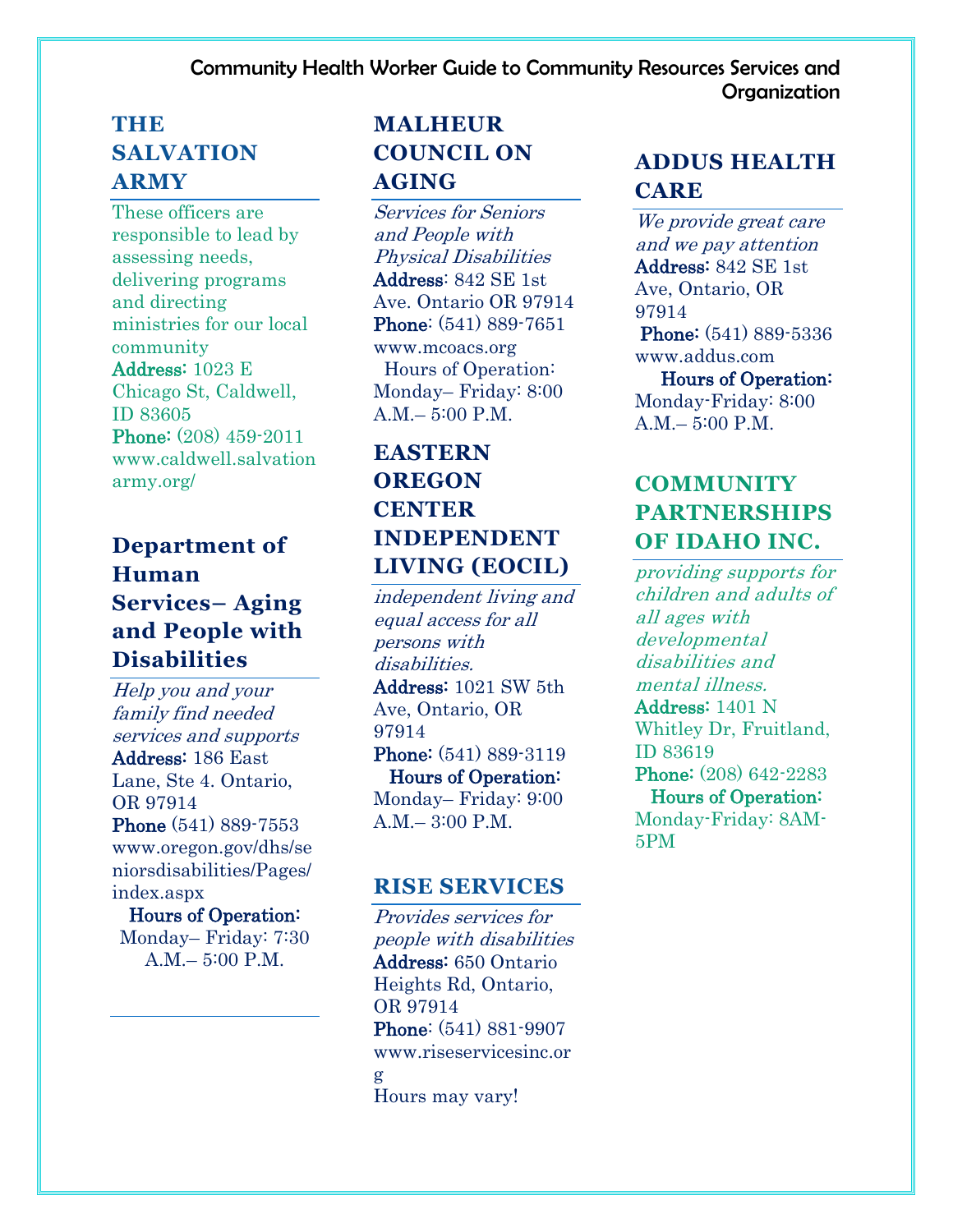## **Group/Program**

## **COMMUNITY IN ACTION**

Treasure Valley Boxing Club Supports youth gain physical fitness, helps youth understand how to work as an individual and as a team, and offers youth positive adult mentorship while learning the basics of boxing. Help for Runaways & Homeless identify the best resources available to help keep youth in their home, providing it is deemed a safe environment or to determine a better living situation for youth.

Financial Literacy help youth understand personal finances and budgeting

Ready to Rent Class help youth understand their obligations when renting, to help youth understand their rights for fair housing Address: 915 SW 3rd Ave, Ontario, OR 97914 Phone: (541) 889-9555

#### **Rose Advocates**

#### Journey Behind Abuse

classes how to move forward after domestic abuse relationship.

## Strong Kids Club

classes on dangers, violence, etc. **Address:** 14 S Main St # 102, Payette, ID 83661 **Phone:** (208) 642-1025

#### **Dove Project**

**Dating Violence** classes will talk about some warning signs along with solutions.

#### **Teen Meeting** Project Dove provides

Teen Group Meeting that are held on Saturday from 3pm-5pm.

**Address:** 44 NW 5th Ave, Ontario, OR 97914 **Phone:** (541) 889-6316

#### **4-H Program**

provide the resources necessary to participate in the wide variety of opportunities available to youth and volunteers 710 SW 5th Ave. Ontario, Oregon 97914 (541) 881-1417 Hours of Operation: Monday-Friday: 9:00 AM– 5:00 PM

## **THE** *WIOA* **YOUTH PROGRAM**

Employment and other career plans attainable for each youth served Contact: Diane Davis Youth Career Specialist 375 SW 2nd Avenue Ontario, Oregon 97914 Phone: (541) 889-7864

## **ONTARIO LIBRARY**

Basic computer classes, Word 2016 & Excel 2016 Address: 388 SW 2nd Ave. Ontario, OR 97914 Phone: 541-889-6371 Call for the days of classes, space is limited!

## **Four River Welcome Center**

Classes of ESL, citizenship, gardening skills, and more. Address: 640 SW. 4th Ave. Ontario, OR 97914 Phone: 541-889-3510 CONTACT Renee Cummings: 208-369- 3995

## Community Health Worker Guide to Community Resources Services and Organization **Support**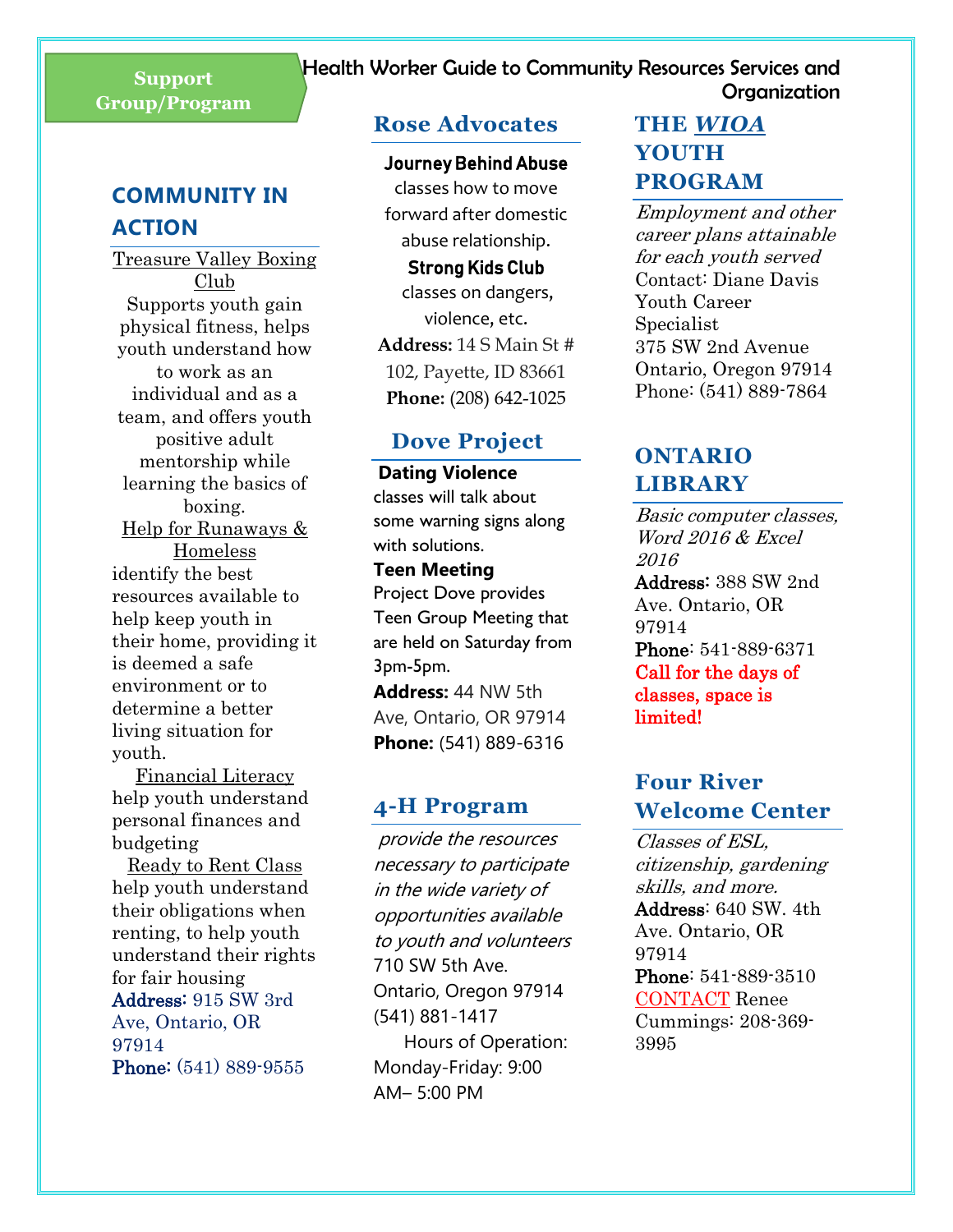#### **EOCIL**

Budget Class, Alzheimer's/Dementia Support Group Address: 1021 SW. 5th Ave Ontario, OR 97914 Phone: (541)889-3119

## **Valley Family Health Care Outreach Center**

Cooking classes to assist individuals learn how to cook healthier. Address: 7 SW 3rd St. Ontario, OR 97914 Phone: (541) 889-6119 Contact office for more information regarding classes**.**

## **FOUR RIVER CULTURAL CENTER**

Zumba & Young at heart for Senior Classes Address: 1108 SW 4th St. Ontario, OR 97914 Phone: (541) 889-8191 Contact office for more information regarding classes.

## **MALHEUR COUNTY HEALTH DEPARTMENT**

Information classes on healthy eating and food tasting through Oregon State extension Address:17 SW 6th St. Ontario, OR 97914 Phone: (541) 889-7279 Contact office for more information regarding classes.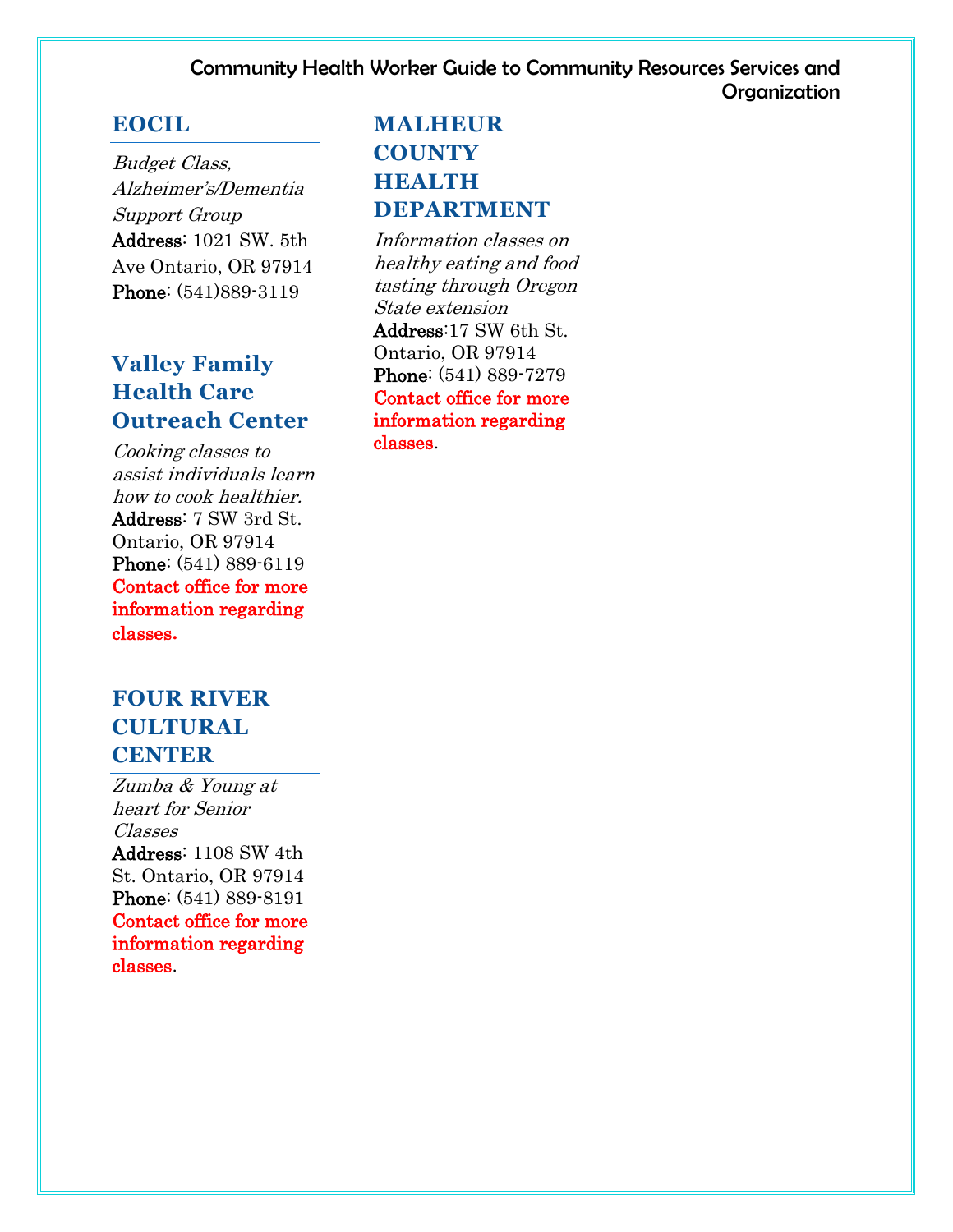## **Organization**

#### **OREGON LAW CENTER**

- **Administrative Law**health care, unemployment insurance, food stamps, the Jobs program, public benefits, Social Security and child support.
- **Employment Law**: including wage claims, discrimination claims, family leave, working conditions and safety.
- **Family Law** low income families, with the highest priority for matters involving domestic violence.
- **Farmworker Law:**  farmworkers, including wage claims, working conditions, housing and health care
- **Housing Law:** low income people including Fair Housing, government subsidized housing, landlord-tenant law and issues related to homelessness.

**Address:** 35 SE 5th Ave # 1, Ontario, OR 97914 **Phone:** (541) 889-3121

### **Hours of Operation:**

Monday– Friday: 9:00 A.M.– 4:00 P.M.

#### **EMPLOYMENT ASSISTACNE**

## **LIFEWAYS SUPPORT EMPLOYMENT**

Support Employment Aids with job search, placement, integrated service support and personalized benefits planning.

Address: 702 Sunset Dr. Ontario, OR 97914 Phone: (541) 889-9167 Hours of Operation Monday-Wednesday: 8:00 A.M. -6:00 P.M. Thursday-Friday: 10 A.M.- 5:00 P.M. CONTACT FOR MORE INFORMATION (MUST BE A CLIENT AT LIFEWAYS!!!)

#### **EXPRESS EMPLOYMENT PROFESSIONALS**

Address: 211 N Whitley Dr #2, Fruitland, ID 83619 Phone: (208) 452-4864 Hours: Monday-Friday: 8AM-5PM

## **LEGAL AID SERVICES OF OREGON**

PUBLIC BENEFIT LINE: 1-800-520-5292 Monday, Tuesday, Wednesday Thursday 1pm-4pm Tuesday & Wednesday 9am-12PM

Child Support Helpline 1-800-383-1222 Monday: 1-4on & Thursday: 9-12pm

## **AMERICAN STAFFING**

Address: 1205 N Whitley Dr #3, Fruitland, ID 83619 Phone: (208) 452-5575 Hours: Monday-Thursday: 8:00 A.M.-5:00 P.M. Friday: 8:00 A.M.- 6P.M.

## **PERSONNEL PLUS, INC. FRUITLAND ID**

Address: 1213 NW 16th St, Fruitland, ID 83619 Phone: (208) 453-7900 Hours: Monday-Friday: 8:00 A.M.-5:00 P.M

## **OREGON EMPLOYMENT DEPARTMENT**

Address: 375 SW 2nd Ave, Ontario, OR 97914 Phone: (541) 889-5394 Hours: Monday-Friday: 8:00 A.M.-5:00 P.M.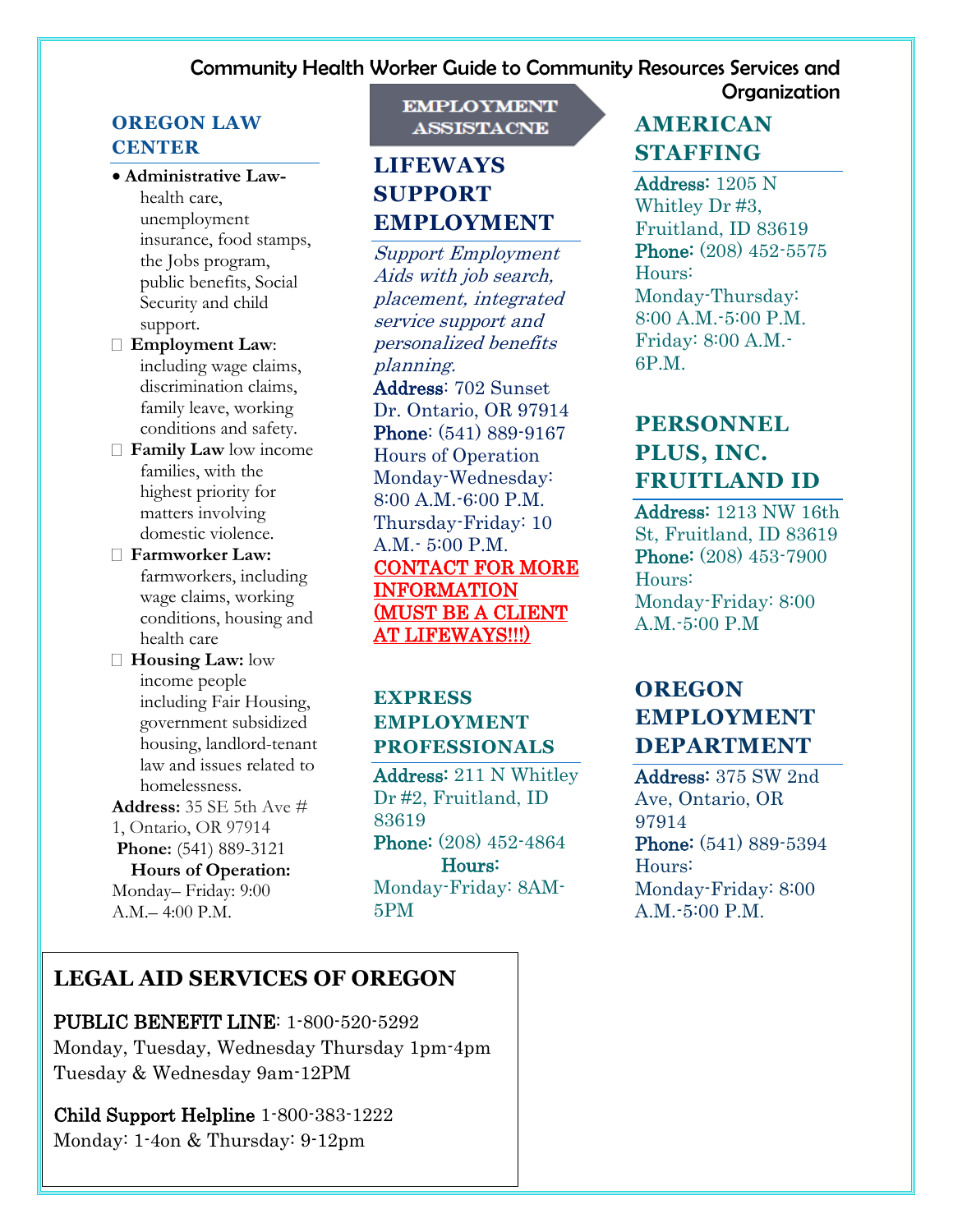## I

#### VALLEY FAMILY ONTARIO, OR

2327 S.W. 4th Ave Phone: (541) 889-2340

#### Office Hours:

Monday– Friday: 8– 8:00 P.M. Saturday: 9:00 A.M.– 5:00 P.M. Sunday: 12:00 P.M.– 5:00 P.M.

#### STARK'S MEDICAL\*

Physicians: Ashley McCallister-Family Medicine Fred R. Stark- MD Allergy & Immunology, Internal **Medicine** Jody A. Stark- Family Medicine, Psychiatry Address: 932 W Idaho Ave # 100, Ontario, OR  $97914 \sim$  Phone:  $(541)$ 889-2244

 Hours of Operation: Monday– Friday: 8:00- 5:00 P.M.

#### PPCC– URGENT CARE CLINIC \*

Address: 335 SW 13th St, Ontario, OR 97914 **Phone:** (541) 889-8410 Hours of Operation: Monday– Friday: 8-6 P.M. Saturday& Sunday: 8-1 P.M.

## VALLEY FAMILY

NYSSA, OR Address: 17 S. 3rd St. Nyssa, OR 97913 Phone: (541) 372-5738 Office Hours: Monday– Friday: 8– 5:00 P.M. Wednesday: 11-8:00 P.M.

#### VALLEY FAMILY NEW PHLYMOUTH, ID

Address: 300 N. Plymouth Phone: (208) 278-3335 Office Hours: Monday– Thursday: 8– 6:00 P.M. Friday: 8:00 A.M.– 12:00 P.M.

## VALLEY FAMILY

PAYETTE, ID Address: 1441 N.E. 10th Ave. Phone: (208) 642-9376 Office Hours: Monday– Friday: 8:00– 5:00 P.M. Tuesday: 8:00-8:00 P<sub>M</sub>

#### VALLEY FAMILY VALE, OR

Address: 789 Washington W. Phone: (541) 473-2101 Office Hours: Monday– Friday: 8– 5:00 P.M. Wednesday: 11– 8:00 P.M

#### WOMEN & FAMILY MEDICINE CLINIC \*

1219 S.W. 4th Ave., Suite 2 Phone: (541) 881-2800 Office Hours: Monday– Friday: 8:00– 5:00 P.M. Saturday: 8:00 P.M.– 3:00 P.M.

#### SAINT ALPHONSUS FRUITLAND, ID: URGENT CARE

Address: 910 NW 16th St. #101 Phone: (208) 452-8050

#### FOUR RIVERS HELATH CLINIC

Address: 640 SW 4th Ave, Ontario, OR 97914 Phone: (541) 889-3510

#### Hours of Operation: Monday– Sunday: 9–  $5:00 \text{ P M}$

#### SNAKE RIVER PEDIATRICS

Address: 840 SW 4th Ave Ste 105, Ontario, OR 97914 Phone: (541) 881-2380 Hours of Operation: Monday– Friday: 8– 6:00 P.M. Saturday: 8:00 A.M.– 2:00 P.M.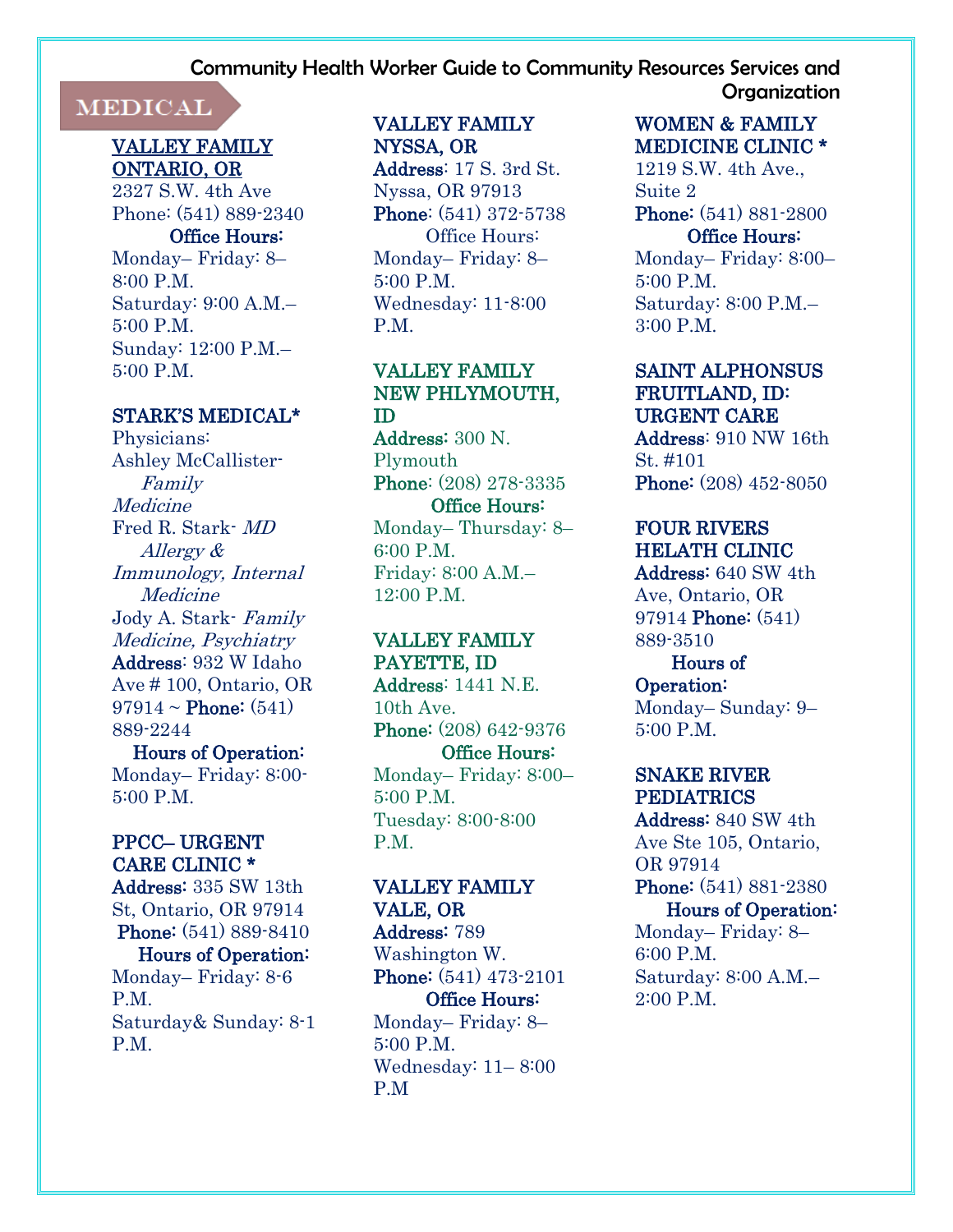#### PREDIATRIC CLINIC\*

Address: 1219 S.W. 4th Ave., Suite 1 Phone: (541) 889-2668 Office Hours: Monday– Friday: 7:30– 7:30 P.M.

Saturday: 10:00 A.M.– 4:00 P.M.

#### RIVERSIDE ORTHOPEDICS & SPORT MEDICINE

Address: 910 NW 16th St #205, Fruitland, ID 83619 Phone: (208) 452-3111 Hours of Operation: Monday– Thursday: 9– 5:00 P.M. Friday: 9– 3:00 P.M.

#### **OPTOMETRIST**

ONTARIO MEDICAL ASSOCIATES \*. Address: 269 SW 19th St, Ontario, OR 97914 Phone: (541) 889-3106 Office Hours Monday– Friday: 9– 5:00 P.M.

#### TREASURE VALLEY

VISION CENTER \* Address: 279 SW 10th St, Ontario, OR 97914 Phone: (541) 889-2020 Hours of Operation:

Monday– Friday: 8– 5:00 P.M.

#### FAMILY EYE CENTER\*

Address: 1257 SW 4th Avenue Ontario, OR 97914 Phone: (541)889-2191 & (208)642-4434

#### Hours of Operation: Monday, Wednesday , Thursday, Friday: 9am-5pm Tuesday 10am-7pm For Emergency after hours, Please Call: 541-889-2191

#### RYSENGA JULIE MD OPHTHALMOLOGY

Address: 932 W Idaho Ave, Ontario, OR  $97914 \sim$  Phone:  $(541)$ 881-1300

 Hours of Operation: Monday– Friday: 8– 5:00 P.M.

#### IWASA EYE CENTER

Address: 925 NW 12th St, Fruitland, ID 83619 Phone: (208) 452-2151

#### Hours of Operation:

Monday, Wednesday, & Thursday: 8:00 A.M.– 5:00 P.M. Tuesday: 9:30 A.M.– 7:00 P.M. Friday: 8:00 A.M.– 1:00 P.M.

## DENTAL

#### VALLEY FAMILY DENAL PAYETTE, ID

Address: 1501 N.E. 10th Ave. Phone: (208) 642-9379

#### Office Hours:

Monday, Wednesday, Thursday: 8:00 A.M.–  $4:45$  PM Tuesday: 8:00 A.M.– 6 :45 P.M. Friday: 8:00 A.M.– 1:00 P.M. (Toothache Clinic hours)

#### VALLEY FAMILY DENTAL ONTARIO, OR

Address: 2327 S.W. 4th Ave. Phone: (541) 889-0052 Office Hours:

Monday:8:00 A.M.– 7:00 P.M. Tuesday, Wednesday, Thursday: 8:00 A.M.– 4:30 P.M. Friday: 8:00 A.M.– 1:00 P.M. Wednesday & Friday Toothache Clinic– 8-1 P.M.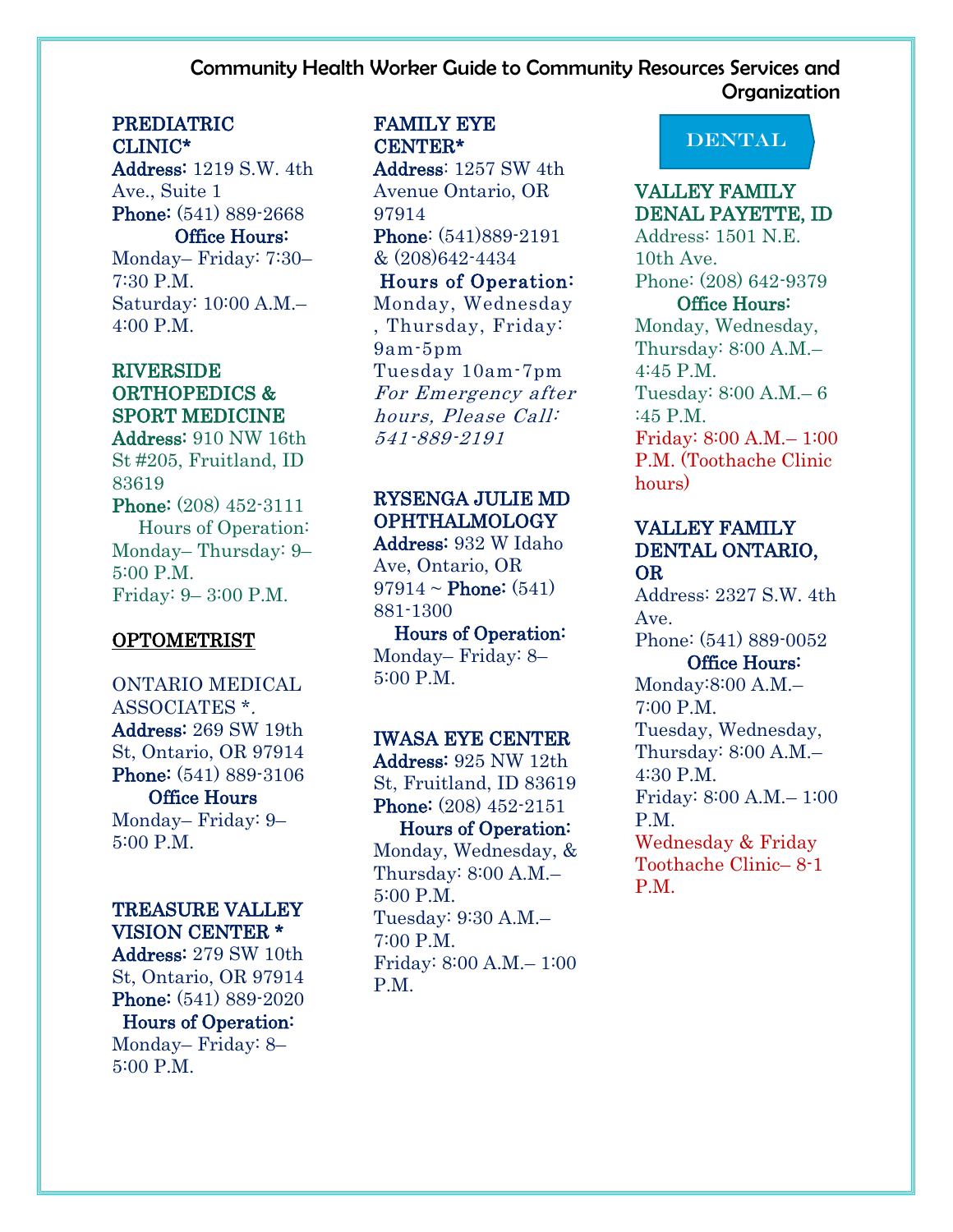#### VALLEY FAMILY DENTAL NYSSA, OR

Address: 17 N. 6th St. Nyssa OR 97913 Phone: (541) 372-2606 Office Hours: Tuesday & Friday: 8– 4:30 P.M. Wednesday & Thursday: 8– 6:30 P.M.

#### HIGH DESERT DENTAL

No Insurance? Saving Monthly Program Available. Contact office for more details. Address: 271 SW 13th St, Ontario, OR 97914 Phone: (541) 889-9407

#### Office Hours:

Monday– Thursday: 8:00 A.M.– 5:00 P.M. Closed for lunch 1-2 P.M. Emergency Appointments Available.

#### EASTERN OREGON DENTAL CLINIC

Address: 475 SW 12th St, Ontario, OR 97914 Phone: (541) 881-8700

 Office Hours: Monday-Friday: 8– 5:00 P.M.

### ONTARIO DENTAL ARTS

Address: 473 SW 12th St, Ontario, OR 97914 Phone: (541) 889-3282 Office Hours:

Monday– Friday: 8– 5:00 P.M.

#### JAY B. WETTSTEIN DMD .

Flexible Payment Plan Address: 478 SW 12th St, Ontario, OR 97914 Phone: (541) 889-6666 Office Hours: Monday: 8:00 A.M.– 5:00 P.M. Tuesday-Thursday: 7:00 A.M.-4:00 P.M. Friday: 7:00 A.M.- 12P.M.

#### REDDY JACKIE

Flexible Payment Plan Address: 478 SW 12th St, Ontario, OR 97914 Phone: (541) 889-6666 Office Hours: Monday: 8:00 A.M.– 5:00 P.M. Tuesday-Thursday: 7:00 A.M.-4:00 P.M. Friday: 7:00 A.M.- 12P.M.

#### WHITE HOUSE **DENTAL**

Address: 347 W Idaho Ave, Ontario, OR 97914

Phone: (541) 889-8837 Office Hours: Monday-Thursday: 8- 5:00 P.M.

#### LAKE DENTAL

Address: 286 SW 4th St, Ontario, OR 97914 Phone: (541) 889-7050 Office Hours: Monday, Tuesday & Thursday: 8:30 A.M.- 5:00 P.M. Wednesday: 8:00 A.M.- 5:00 P.M.

#### Neal P. Webster, D.D.S.

Address: 1950 N. Whitley Dr. Fruitland, ID 83619 ~ Phone: (541) 889-4717 Office Hours: Wednesday: 9– 5 p.m.

#### FRUITLAND FAMILY DENTAL

Address: 715 SW 3rd St, Fruitland, ID 83619 Phone: (208) 452-4303 Office Hours: Monday– Thursday:  $8:00 A M - 5:00 P M$ 

#### CHILDREN'S **DENTISTRY**

Address: 1950 N Whitley Dr, Fruitland, ID 83619 Phone: (541) 709-5500 Office Hours: Monday-Friday: 8:00A.M.– 5:00 P.M.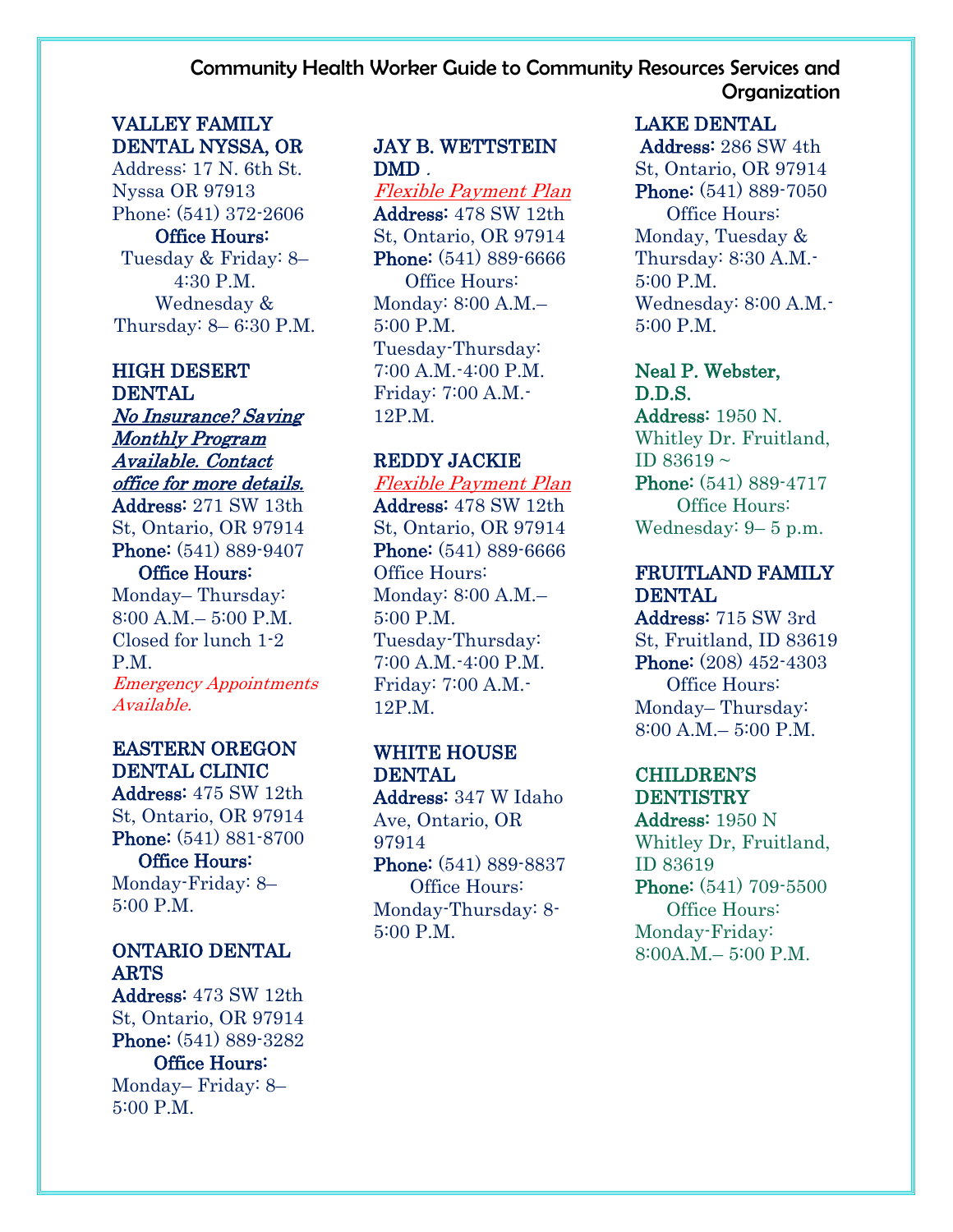#### RIGHT BITE DENTURES

Address: 975 SW 1st Ave, Ontario, OR 97914 Phone: (541) 889-3750 Office Hours: Monday-Friday: 7:30– 5:00 P.M.

#### IDAHO ORAL SURGERY: HILLAM RYAN DDS

Address: 1820 N Whitley Dr, Fruitland, ID 83619 Phone: (208) 452-4808 Office Hours: Monday, Tuesday & Thursday: 8:00 A.M.- 4:00 P.M. Friday: 8:00 A.M.– 3:00 P.M.

#### WESTERN IDAHO DENTAL CLINIC

Address: 135 N Whitley Dr, Fruitland, ID 83619 Phone: (208) 452-7000 Office Hours: Monday-Friday: 8– 5:00 P.M.

#### ֘֒ **TRANSPORTATION**

#### SNAKE RIVER TRANSPORTATION

Operates in the cities of Fruitland & Payette with a stop at Walmart in Ontario. Passengers wanting to go further into Ontario can access the city of Ontario bus route from this location. Fares: Adult (18-64) - \$1.00 or \$30.00 monthly Youth (6-17)- \$0.75 or \$20.00 monthly Senior (65+)/Disabled- \$0.50 or \$15.00 monthly Children 5 years and under ride free. www.treasurevalleytra nsit.com/snake\_river.p hp Bus Runs: Monday-Friday: 6:00 A.M.-6:00 P.M.

#### GET-O-CAB

Located in Vale, OR. Available 24/hours a day. Local area- \$5.00 Vale to Ontario: \$25.00 Ted Gallemore: (541) 216-3994

#### SPRINTER SHUTTLE

A privately held company in Ontario, OR and is a Single Location business. 251 West Idaho Ave. Ontario, OR 97914 Phone: (541) 709- 0411

#### ARROW EXPRESS

65 SW 5th Ave. Ontario OR 97914 Contact Lou or Christy: (541) 709-1723 Hours of Operation: Monday– Thursday: 7:00am– 3:00am Friday & Saturday: 7:00am– 4:00am Sundays: 7:00am– 12:00am

#### GOBI (Medicaid Rides)

Rides are available for Covered Services under the Oregon Health Plan. Services may be medical, mental health, and dental. 1-877-875-4657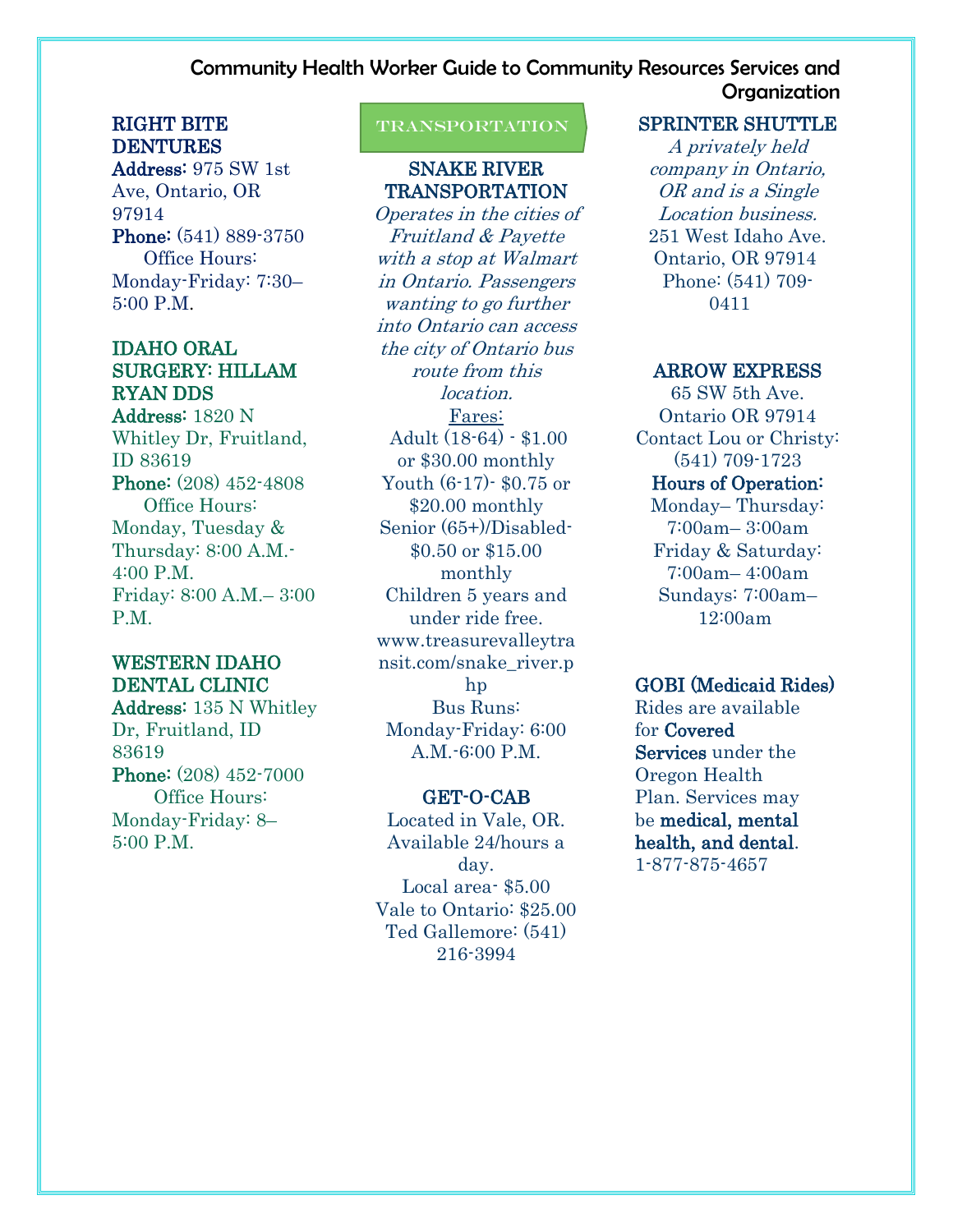#### Blessed Sacrament Community Food Pantry

892 SW. 2nd Ave. Ontario, OR 97914 541-889-8469 Tuesday & Thursday: 1:00 P.M.-6:00 P.M.

#### Next Chapter Food Pantry: St. Matthew's Church

762 SW 5th St. Ontario, OR 97914 (541) 889-9332 Tuesday: 4:00 P.M. & Thursday: 12 P.M.-3:00 P.M.

#### Next Chapter Food Pantry (#2): First Christian Church

180 NW 5th St. Ontario, OR 97914 (541) 889-6716 Monday: 12:00 P.M.- 3:00 P.M.

#### TFP Therapeutic **Services**

390 NE 2nd St. Ontario, OR 97914 (541) 889-1050 Last Friday of the month 9:00 A.M.-12:00 P<sub>M</sub> Pantry Services available by referral Mon-Thurs 9am-5pm.

#### Nyssa Community Food Pantry

Corner of 5th and Main Nyssa, OR 97913 (541) 372-5623 Monday 4:00 P.M.-7:00 P.M. & Thursday: 9:00 A.M.-1:00 P.M.

#### Vale Pantry

525 B. St. (City Hall Basement) Vale, OR 97918 Tuesday: 1:00 P.M.– 4:00 P.M. & Thursday 12:00 P.M.-3:00 P.M.

#### Mobile Pantries

Held once a month. They provide a  $3-5$ days supply of food. Annex Mobile Pantry 402 Annex Rd, Ontario, OR 97914 2nd Thursday: 4:00 P.M.-5:30 P.M.

#### Harvest Share

fresh produce once a month at Harvest Share location. Four Rivers Health Clinic 640 SW 4th Ave. Ontario, OR 97914

Last Wednesday of the month 5pm-6pm

Oregon Child Development Coalition 482 SE 3rd St. Ontario, OR 97913 2nd Wednesday 2:30pm-3pm

#### Meal Site New Hope Kitchen

Origins faith Community/first United Methodist Church 312 N.W. 2nd St. Ontario, OR 97914 Monday-Thursday: 2:30-3:30 Friday: Coffee & Pastries 2:00-4:00 PM

#### School Pantries

#### Four River Community School

2449 SW 4th St. Ontario, OR 97914 1st & 3rd Wednesday 5:30 PM-6:30 PM

#### Oregon Child Development Coalition

482 SE 3rd St. Ontario, OR 97914 1st Thursday: 8:30 A.M-10:30 A.M. 3rd Thursday: 3:30 P.M.-5:30 P.M.

#### Ontario School District

Open to Students & Families of students that attend any school in the Ontario School District. OMS Tiger Gym Ontario, OR 97914 2nd & 4th Thursday: 3pm-5pm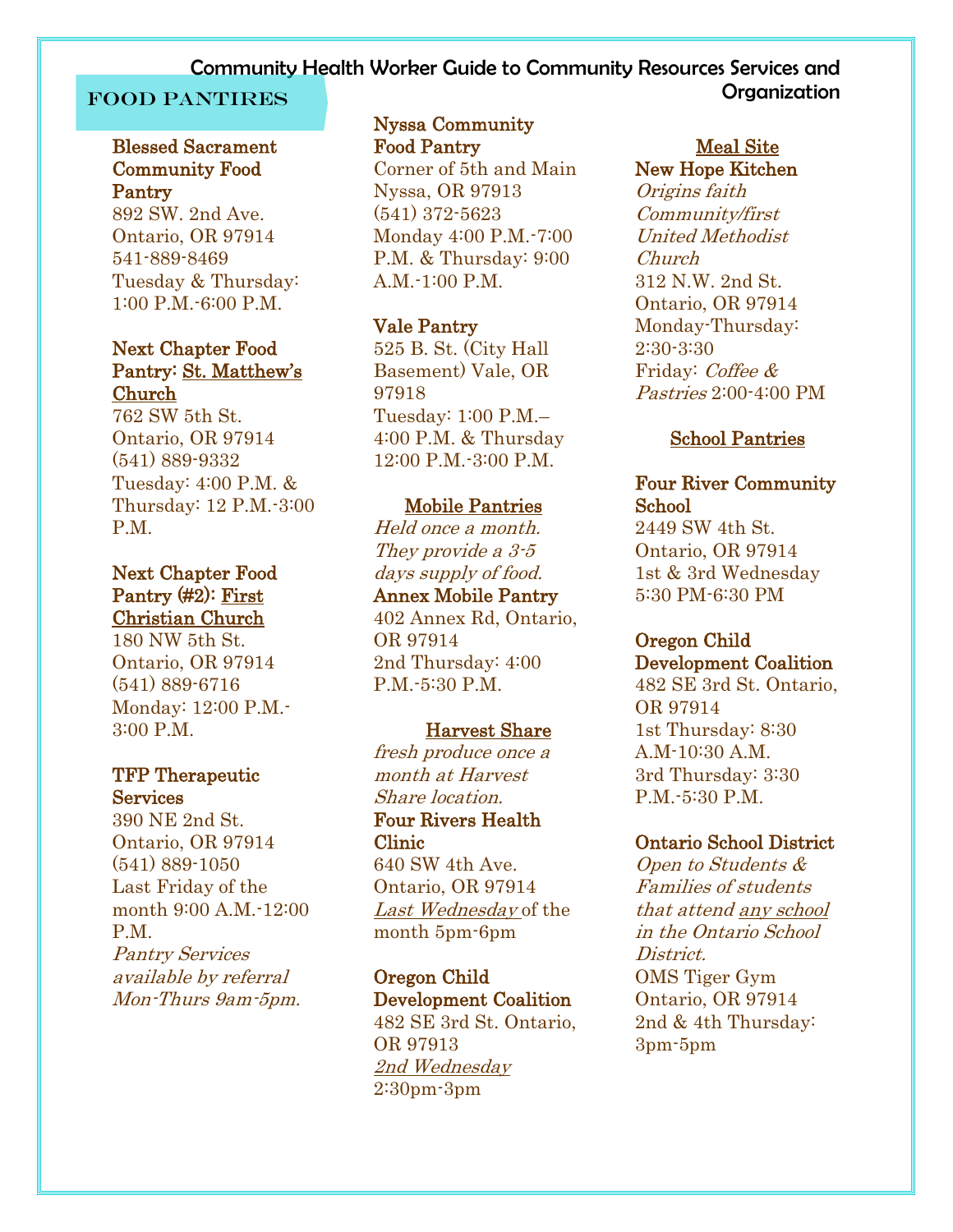#### **EMERGENCY CLOTHING** & FURNITURE

#### Reload Consignment **Store**

Consignment store. Furniture, clothing, decorations and more. Address: 1940, 1701 SW. 4th Ave. Ontario, OR 97914 Phone: (208) 714-0759 Hours of Operation: Monday– Saturday: 10:00 A.M.– 5:00 P.M. Closed Tuesday & Sunday

#### Christian Life Fellowship

Free clothing, call in advance Address: 366 SE. 5th St. Ontario, OR 97914  $\sim$  Phone: (541)889-5730 Call for Hours Lighthouse Worship **Center** 

Clothing, food, and hygiene items Address: 96 SW. 2nd St. Ontario, OR 97914  $\sim$  Phone: (541) 889-5730 Hours of Operation: Friday: 11:00 A.M.– 1:00 P.M.

#### Hope Pregnancy Resource Center

baby and maternity items through mentoring programs Address: 17 SW 6th St. Ontario, OR 97914 ~ Phone: (541) 889-4272 Hours of Operation: Monday & Thursday: 10:30 A.M.– 6:00 P.M. Tuesday: 3:00 P.M -6:00 P.M.

#### **SECOND HAND STORES**

#### The thrift shops

We sell a wide range of merchandise for every price range including nice, good quality clothing for men, women and children, stylish home decor, furniture including some high end and antique, books and movie. Address: 2057 SW 4th Ave, Ontario, OR

 $97914 \sim$  Phone: (541) 889-1197 Hours of Operation: Monday– Friday: 10:00 A.M.– 6:00 P.M. Saturday: 10:00 A.M.– 5:00 P.M. Sunday: 12:00 P.M.– 4:00 P.M.

#### Idaho youth ranch thrift store

Operate a network of thrift stores that help fund our youth programs and services.

Address: 2588 SW 4th Ave, Ontario, OR  $97914 \sim$  Phone:  $(541)$ 889-7716

 Hours of Operation: Monday– Saturday: 9:00 A.M.– 6:00 P.M. Sunday: 12:00 P.M.– 5:00 P.M.

#### Care-o-sell consignment

Used clothing store Address: 156 S Oregon St, Ontario, OR 97914  $\sim$  Phone: (541) 881-1178

 Hours of Operation: Monday– Friday: 10:00 A.M.– 6:00 P.M. Saturday: 10:00 A.M.– 4:00 P.M.

#### The little red shed Second hand store

Address: 1718 N Whitley Dr, Fruitland, ID 83619 ~ Phone: (208) 412-5941 Hours of Operation: Thursday, Friday & Saturday: 10:00 A.M.– 6:00 P.M.